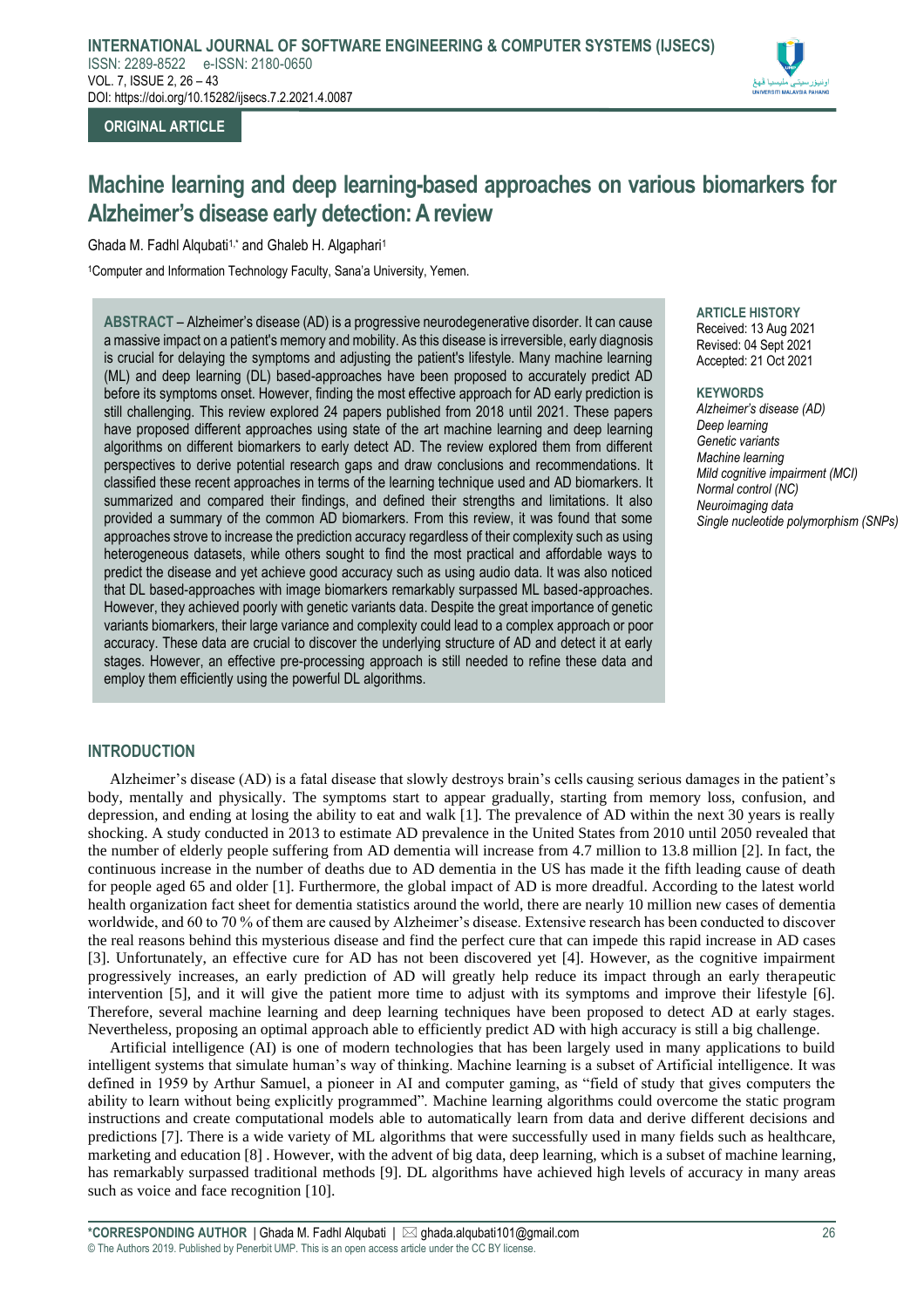Machine learning algorithms have been increasingly utilized to analyse medical data and extract several features that can be used to understand many aspects related to the disease such as the disease pathology and human brain malfunctions [11]. And with the current progress in machine learning technology, new techniques have been developed to predict AD and model its progression [12], among which supervised machine learning algorithms have proven their efficiency to learn from a massive amount of data within a very short time, and demonstrated their capability of helping doctors to accurately predict diseases at early stages [13]. However, with the extensive breakthrough in neuroimaging technologies resulting in high complex and large-scale data, deep learning technology has intriguingly exhibited its preference over traditional ML methods at interpreting neuroimaging data with high dimensionality and precisely detect AD [14]. In fact, it was recently proven that DL technology has become the foundation for the prediction of AD [15].

Although ML and DL have achieved high precision at detecting AD with neuroimaging data, most of these approaches could lack the ability to discover the susceptibility of the disease early enough [16]. Therefore, some researchers have supported their analysis by including genetic data to other neuroimaging modalities [17]–[19] . This is because AD is considered as a complex disease with a genetic basis [20]. The complex nature is derived from the many factors that can contribute to the disease such as environmental factors and genetic or inheritance factor [21], in which the latter plays a fundamental role in the disease pathogenesis as it may contribute to 70% of risk factors [22].

According to age pattern, AD onset was divided into two subsets: early onset AD (EOAD) and late onset AD (LOAD). The first set affects people aged less than 65 and has 5% of total AD cases, whereas the second one has 90% to 95% of total cases and affects elderly people aged more than 65 [23]. EOAD is less complicated and more understandable than LOAD, in which many genes can be associated with it [21], [23]. Hence, many technologies have emerged to understand and decode the human genome and turn it into a readable format so researchers can study it closely and extract vital genomic biomarkers [24], [25]. These markers can enrich the knowledge about LOAD characteristics and its etiology, and lead to an early diagnosis and therapy development [26].

Machine learning algorithms with their powerful abilities at manipulating multi-dimensionality data have proved their excellence at increasing prediction precision of complex diseases using genetic markers (usually known as SNPs) [27]. They have been involved in many approaches and helped discover many disease genes associated with AD dementia.

The wide adaptability of machine learning technology into the health sector has resulted in a broad range of available medical datasets for researchers [28]. In fact, a great deal of open access data repositories and a wide range of medical datasets can be easily accessed such as massive electronic health records, neuroimaging datasets, and genomics biomarkers.

In this survey, we explored 24 papers from 2018 till 2021 based on machine learning and deep learning techniques to early predict AD. We gathered the latest AD prediction approaches and divided them into ML based and DL based approaches. We further classified them based on the type of medical data, and discussed their workflow and results to identify their advantages and disadvantages. The review summarized an overall knowledge about the recent ML and DL technologies and their findings in the context of AD early prediction. It provided researchers valuable insights into research gaps and future research.

The rest of the paper is organized as follows: section 2 is for the review methodology; section 3 states some types of AD biomarkers; section 4 explores a number of recent machine learning and deep learning based approaches for detecting AD. This section is divided into two subdivisions: Machine learning based approaches, and deep learning based approaches. In each division, the approaches are separated into a number of categories based on the data type used in the method. Section 5 is for findings discussion and results comparison. Finally, a conclusion and future work are presented in section 6.

## **MATERIALS AND METHODS**

The continuous advances in machine learning and deep learning technologies, and the large diversity of biological and medical data have opened the way for a large field of various research studies for AD classification and prediction. In this review, we focused on 24 papers published from 2018 and 2021. These papers were selected to explore the recent findings in AD prediction using machine learning and deep learning algorithms on various biomarkers. We firstly outlined some types of AD biomarkers, demonstrated in Fig 1. Then, we objectively summarized the selected papers by dividing them into two main categories based on the type of AI learning technique used: approaches using ML algorithms and approaches using DL algorithms, demonstrated in Fig 2. Each category was split based on the type of data exploited in the approach. In the first category, the approaches were split into six sub categories: images data, large scale health data, gene expression data, genetic variants data, mobility and cognitive data, audio data. In the second category, the approaches were split into four sub categories: images data, large scale health data, genetic variants data, and heterogeneous data. We explained each approach in terms of its workflow, algorithms, data type, and performance results. After that, we discussed all approaches from different perspectives, outlined their pros and cons, and briefly compared their findings using area under the curve (AUC) and accuracy (ACC) as the evaluation metrics since these two metrics were the common metrics used in all papers. Lastly, we summarized all of them in two tables based on the dataset name, data type, algorithm/s, evaluation technique, and testing results.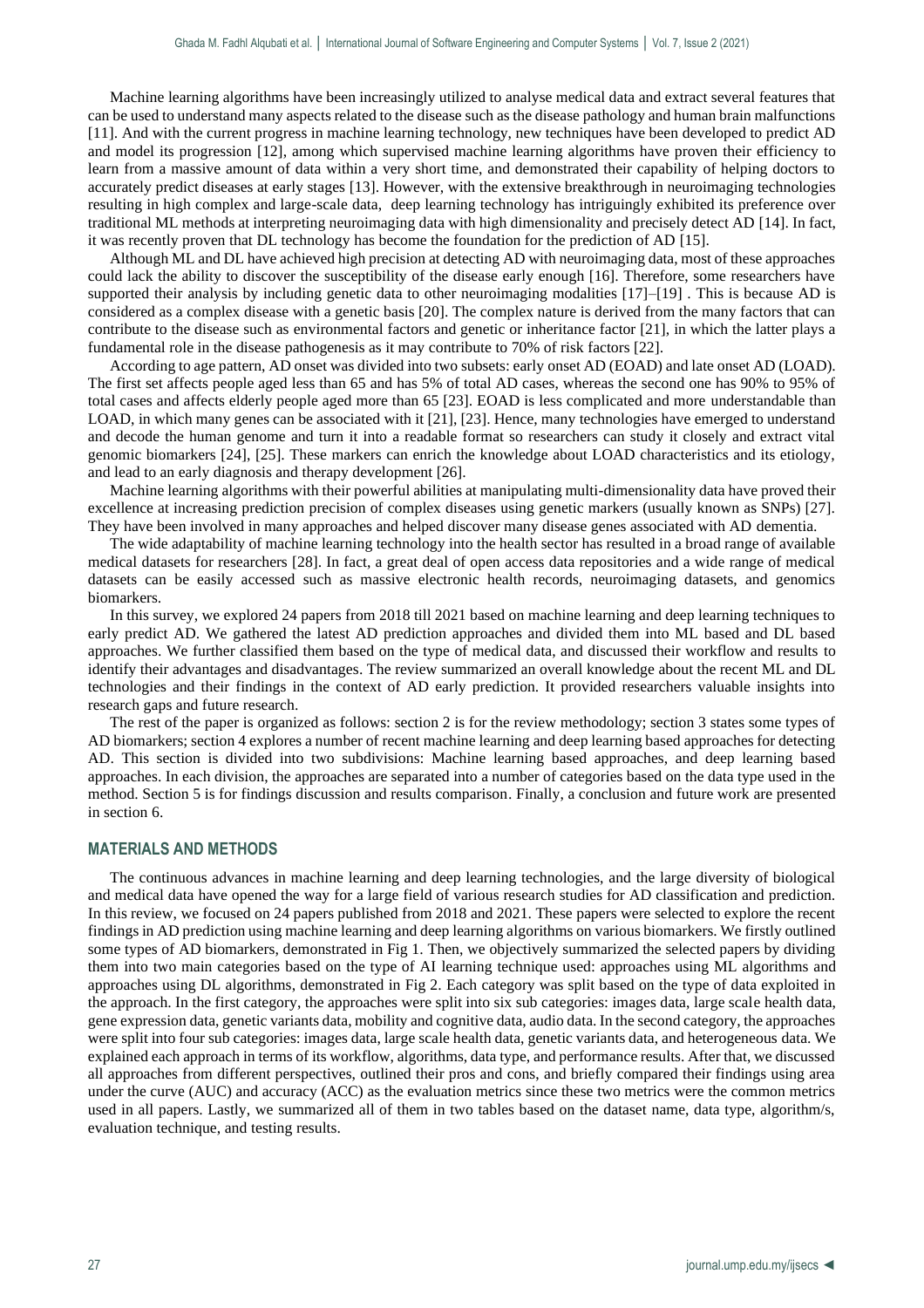





**Figure 2.** AD ML and DL categories.

# **BIOMARKERS OF ALZHEIMER'S DISEASE DETECTION**

AD biomarkers have played an integral role in understanding its structure and monitoring its progression to help its early detection and treatment [29], [30]. This section summarizes some types of these biomarkers.

## **Image biomarkers**

 Many imaging techniques have emerged for AD diagnosis such as structural magnetic resonance imaging (sMRI) scans, shown in Figure, which is one of neuroimaging techniques used to support doctors' diagnosis of AD and help measure the size of degeneration of some brain areas that can lead to early detection [31]. sMRI scans , shown in Fig 3, produce high contrast images used to measure the volume of the grey and white matter of the patient's brain [32]. They can detect the atrophic alterations in the human brain that could lead to severe damages causing AD [33]. Another neuroimaging technique used for detecting AD is amyloid and tau positron emission tomography (PET). It was proven that the accumulation of amyloid and tau, which are some types of proteins, in the brain can severely damage its cells and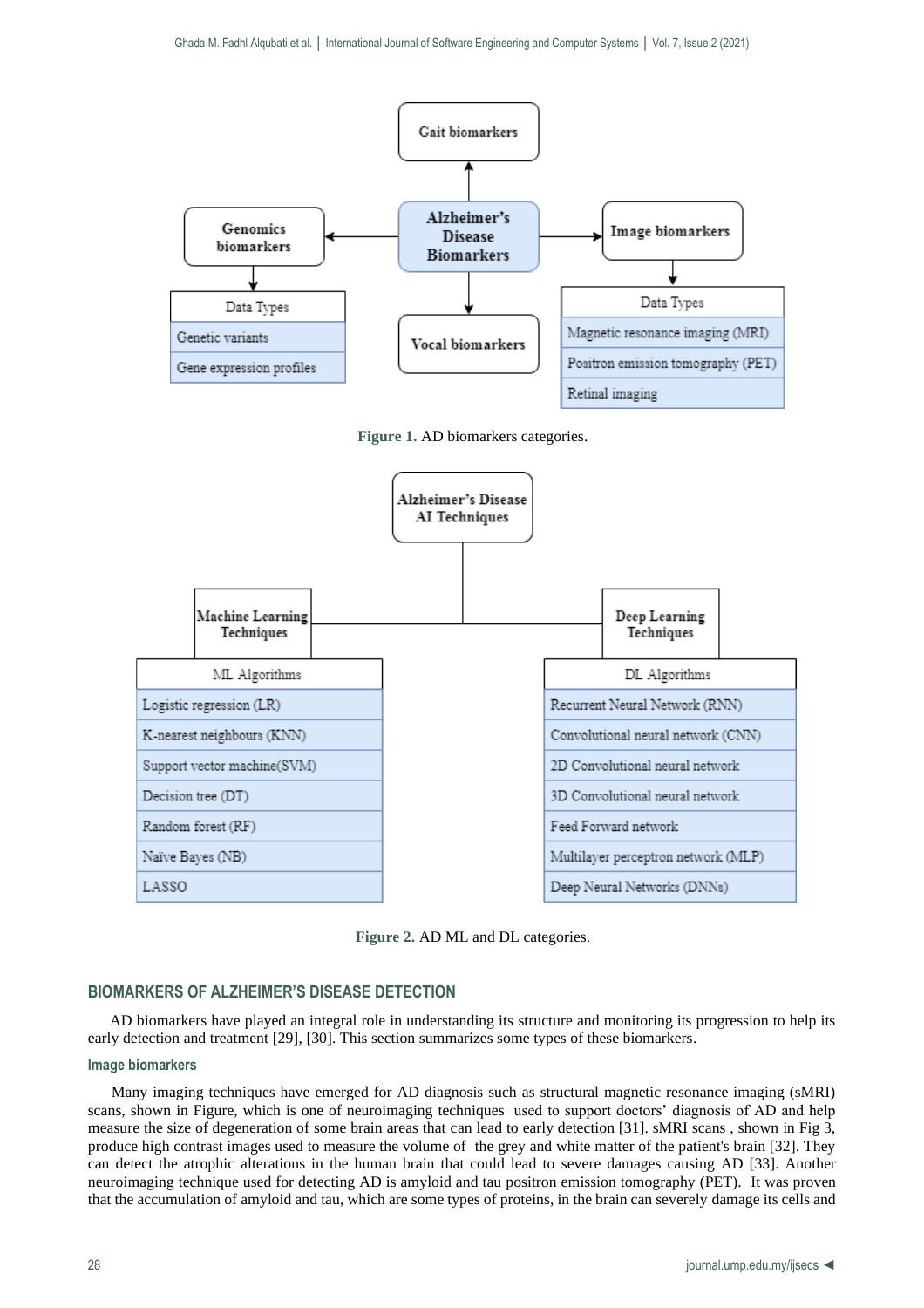lead to AD [34]. Amyloid and tau PET biomarkers have become increasingly important for studying the abnormal accumulation of these proteins and understanding disease pathology [35]. There are many open access databases for sMRI and PET such as Alzheimer's Disease Neuroimaging Initiative (ADNI) datasets [36] and Open Access Series of Imaging Studies (OASIS) dataset [37]. Furthermore, as MRI and PET could be limited in accessibility and expensive [38], [39], a new non-invasive, inexpensive technique known as retinal imaging, shown in Fig 4, has recently been used as AD biomarkers. These biomarkers show the abnormal changes of retinal vascular that could be associated with AD [38]. An example of retinal images databases is UK biobank [40].



Left-handed woman

Left-handed man

Right-handed woman

Right-handed man

**Figure 3.** 2D Structural MRI examples of AD patients [41].



**Figure 4.** Retinal image with different degree of quality [38].

## **Genomics biomarkers**

With the advance of DNA sequencing technologies and with the help of Genome wide association studies (GWAS), many disease-associated genes to AD have been discovered [21]. Next generation sequencing (NGS) is a DNA sequencing technology. It is a cost-effective, highly accurate deep sequencing technique that can sequence the whole human genome into millions of four-letters sequences within only one day [24]. Various platforms using NGS technology have paved the way for a wide range of studies to explore different regions of the human genome and discover many genetic variants contributing to complex diseases [42]. One of those studies is GWAS that concerns analysing human genetic variations to define the genetic risk factors of a complex disease [43]. Genetic variants can be a single alteration in DNA sequence known as single nucleotide polymorphism (SNPs) or longer alteration such as insertion and deletion variations (indels) and copy number variations (CNVs) [44] . Moreover, gene expression is another type of genomics biomarkers. Gene expression is the set of instructions encoded in DNA and used to build protein molecules (gene products) [45]. DNA microarray is one of many technologies used for gene expression profiling [25]. It is a powerful tool that can monitor the expression of thousands of genes at the same time and profile valuable information about the gene expression process. Gene expression profiles can help understand the basic genetic structure of a disease through discovering genes involved in its formation [46]. They have the ability to visualize the physiological changes of an AD patient and guide many researchers to understand the biological aspects of the disease pathology [47]. There are a wide range of genome datasets such as ADNI [36], and Dementia and Traumatic Brain Injury (TBI) Study. ADNI provides two resources of genetic variants: GWAS genetic variants and Whole genome sequencing (WGS) dataset. In the WGS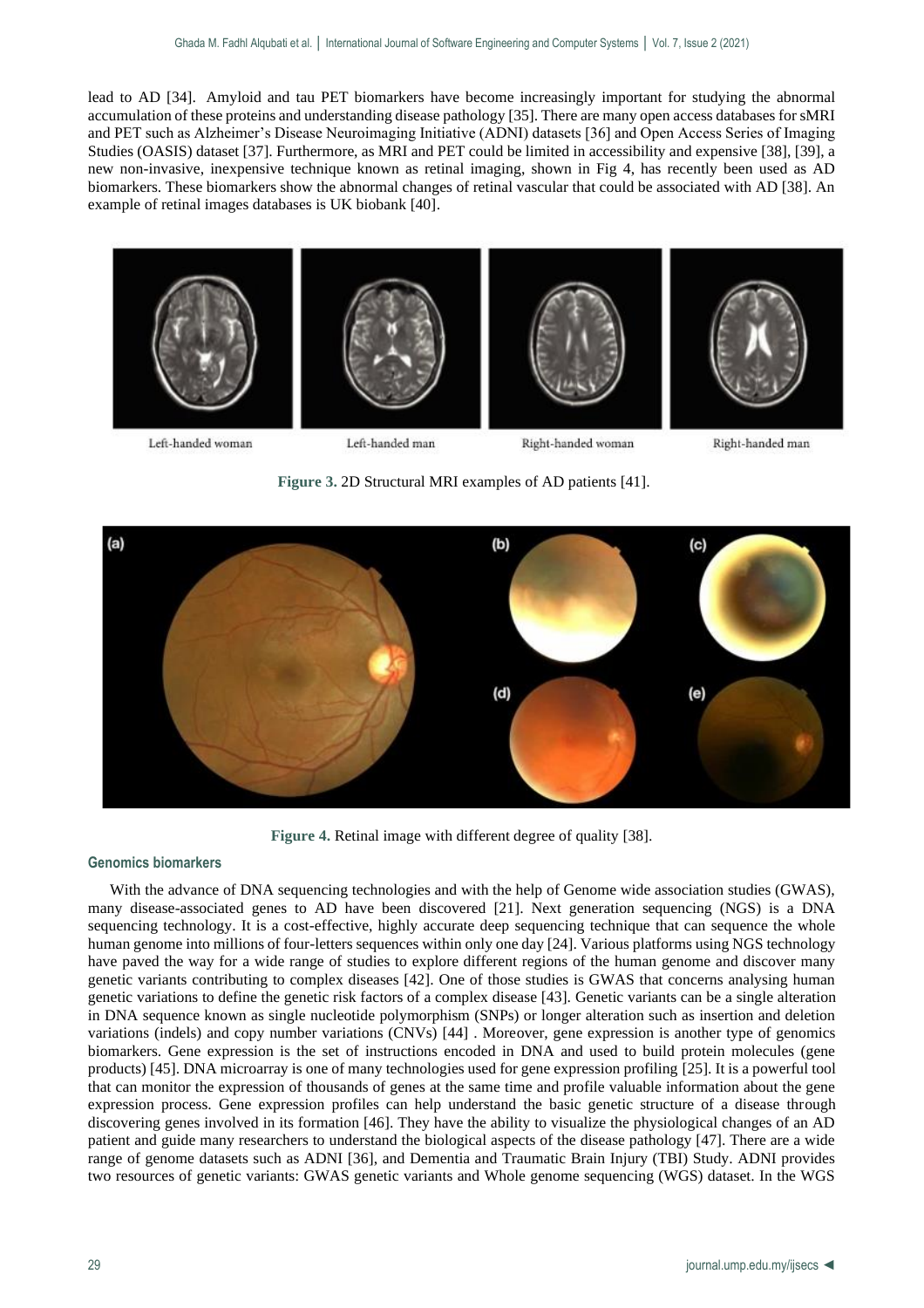dataset, genetic variants are stored in a variant call format (VCF), as shown in Fig 5. VCF is a standard representation of genetic variants including SNPs, indels and other structural variants [48].

|         |                      | (a) VCF example                                                  |                |                                                     |                         |                                                                                                                       |                         |                              |                  |             |                                                                                                                                                                                                                                                                                                                                                                                                                                                                                                                                                                                                                                                                                                                                                                                                                                                                                                                                    |   |                      |                   |                                                                                                                                                                                                                                                                                                                                                                                               |     |                               |  |
|---------|----------------------|------------------------------------------------------------------|----------------|-----------------------------------------------------|-------------------------|-----------------------------------------------------------------------------------------------------------------------|-------------------------|------------------------------|------------------|-------------|------------------------------------------------------------------------------------------------------------------------------------------------------------------------------------------------------------------------------------------------------------------------------------------------------------------------------------------------------------------------------------------------------------------------------------------------------------------------------------------------------------------------------------------------------------------------------------------------------------------------------------------------------------------------------------------------------------------------------------------------------------------------------------------------------------------------------------------------------------------------------------------------------------------------------------|---|----------------------|-------------------|-----------------------------------------------------------------------------------------------------------------------------------------------------------------------------------------------------------------------------------------------------------------------------------------------------------------------------------------------------------------------------------------------|-----|-------------------------------|--|
| Header  |                      | ##fileformat=VCFv4.1<br>##fileDate=20110413<br>##source=VCFtools |                |                                                     |                         | ##reference=file:///refs/human NCBI36.fasta<br>##ALT= <id=del,description="deletion"></id=del,description="deletion"> |                         |                              |                  |             | ##INFO= <id=aa,number=1,type=string,description="ancestral allele"=""><br/>##INFO=<id=h2,number=0,type=flag,description="hapmap2 membership"=""><br/>##FORMAT=<id=gt,number=1,type=string,description="genotype"><br/>##FORMAT=<id=gq,number=1,type=integer,description="genotype quality"=""><br/>##FORMAT=<id=dp,number=1,type=integer,description="read depth"=""><br/>##INFO=<id=svtype,number=1,type=string,description="type of="" structural="" variant"=""><br/>##INFO=<id=end,number=1,type=integer,description="end of="" position="" the="" variant"=""></id=end,number=1,type=integer,description="end></id=svtype,number=1,type=string,description="type></id=dp,number=1,type=integer,description="read></id=gq,number=1,type=integer,description="genotype></id=gt,number=1,type=string,description="genotype"></id=h2,number=0,type=flag,description="hapmap2></id=aa,number=1,type=string,description="ancestral> |   |                      |                   | ="#contig= <id=1,length=249250621,md5=1b22b98cdeb4a9304cb5d48026a85128,species="homo sapiens#<br="">="##contig=<id=x,length=155270560,md5=7e0e2e580297b7764e31dbc80c2540dd,species="homo sapiens#<="" th=""><th></th><th></th><th></th></id=x,length=155270560,md5=7e0e2e580297b7764e31dbc80c2540dd,species="homo></id=1,length=249250621,md5=1b22b98cdeb4a9304cb5d48026a85128,species="homo> |     |                               |  |
|         |                      | #CHROM POS ID                                                    |                |                                                     |                         | REF ALT                                                                                                               |                         | QUAL FILTER                  |                  | INFO        |                                                                                                                                                                                                                                                                                                                                                                                                                                                                                                                                                                                                                                                                                                                                                                                                                                                                                                                                    |   |                      | FORMAT            | SAMPLE1                                                                                                                                                                                                                                                                                                                                                                                       |     | SAMPLE2                       |  |
| 힑       |                      |                                                                  | 100            | $\begin{array}{cc} 2 & . \\ 5 & r s 12 \end{array}$ | ACG<br>C<br>А           | A, AT<br>T, CT<br>G<br>$<$ DEL $>$                                                                                    | 40<br>$\sim$<br>67      | PASS<br>PASS<br>PASS<br>PASS |                  | $H2$ ; AA=T | SVTYPE=DEL; END=299                                                                                                                                                                                                                                                                                                                                                                                                                                                                                                                                                                                                                                                                                                                                                                                                                                                                                                                |   | GT:DP<br>GT          | GT:DP<br>GT:GO:DP | 1/1:13<br>0 1<br>1 0:16<br>$1:12:$ .                                                                                                                                                                                                                                                                                                                                                          | 2/2 | 2/2:29<br>2/2:20<br>0/0:20:36 |  |
| (b) SNP |                      |                                                                  |                |                                                     |                         |                                                                                                                       | (c) Insertion           |                              |                  |             | (d) Deletion                                                                                                                                                                                                                                                                                                                                                                                                                                                                                                                                                                                                                                                                                                                                                                                                                                                                                                                       |   |                      |                   | (e) Replacement                                                                                                                                                                                                                                                                                                                                                                               |     |                               |  |
|         | 1234<br>ACGT<br>ATGT | Alignment                                                        | $\overline{2}$ | POS REF ALT<br>C                                    | VCF representation<br>т |                                                                                                                       | 12345<br>AC-GT<br>ACTGT | $\mathbf{2}$                 | POS REF ALT<br>C | СT          | 1234<br>ACGT<br>A - - T                                                                                                                                                                                                                                                                                                                                                                                                                                                                                                                                                                                                                                                                                                                                                                                                                                                                                                            | 1 | POS REF ALT<br>ACG A |                   | 1234<br>ACGT<br>A-TT                                                                                                                                                                                                                                                                                                                                                                          | 1   | POS REF ALT<br>ACG AT         |  |

**Figure 5.** An example of VCF file [48].

## **Vocal and Gait biomarkers**

Vocal biomarkers can be collected in non-invasive and inexpensive manner, and they can be used to analyse audio segments of subject's speech and extract risk features associated to AD [49], whereas, gait or walking biomarkers can be used to monitor subject's movements and reactions to extract risk features associated to AD [50], as shown in Fig 6.



**Figure 6.** A proposed approach using gait data to diagnose AD [50].

# **ML AND DL-BASED APPROACHES FOR ALZHEIMER'S DISEASE DETECTION**

In this section, the latest approaches proposed to predict AD dementia at early stages are illustrated. They are divided into two main parts: approaches with machine learning techniques and approaches with deep learning techniques. For each part, the approaches are split based on the type of biomarkers used.

## **Machine learning-based approaches**

This section delineates recent machine learning-based approaches based on the type of data used to predict AD.

## **Medical imaging data**

There is a variety of imaging data used by machine learning algorithms such MRI scans data, PET scans data, and retinal images data. In the following, ML approaches using two types of imaging data: MRI and retinal images data were explored: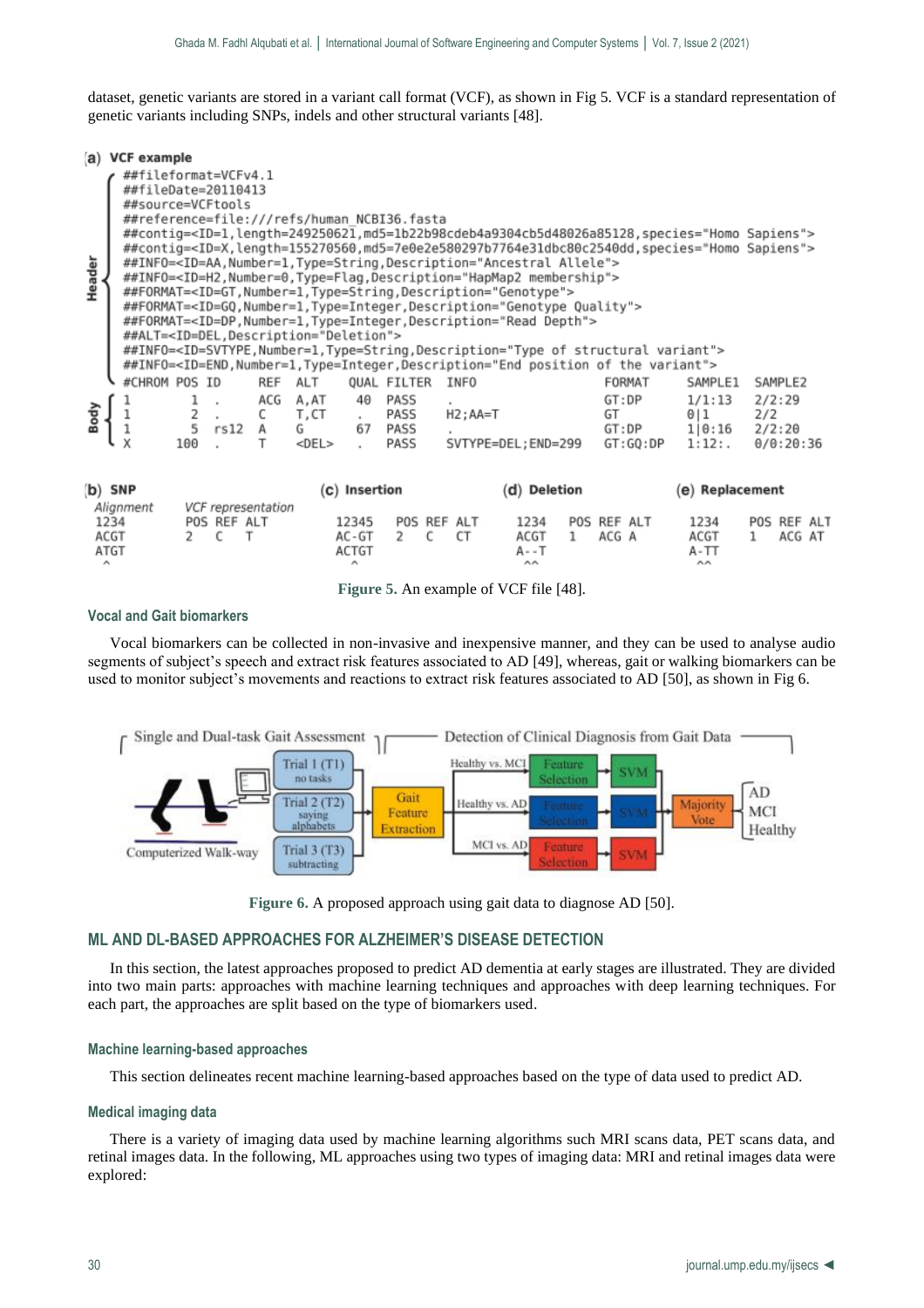## **Magnetic resonance imaging (MRI) data**

In [51] longitudinal structural MRI (sMRI) data of 150 participants were used for AD classification through a 4-stage automated pipeline. The first stage was for data pre-processing. The second stage was for dividing data into two main sets: training set and test set. The main training set was also divided into three subsets: train, validate, and test sets. In the third stage, the three subsets were used by 17 supervised machine learning algorithms to build predictive models, and the best model resulting from this stage was tested in the final stage using the main test set. The best algorithm was Random forest (RF) with AUC of 0.8722. Another approach in [52] employed structural MRI for differentiating people with AD dementia from people with vascular dementia. Researchers used a collection of MRI scans for 58 subjects with AD and 35 subjects with VD. The approach went through multiple steps of image pre-processing such as skull-stripping and alignment in order to select the appropriate features for the training stage. Four machine learning algorithms were applied: Support vector machine(SVM), K-nearest neighbours(KNN), RF, and Logistic regression (LR). The SVM with radial basis function (RBF) kernel attained the best outcomes with AUC of 0.861. Moreover, Researchers in [53] utilized 1,167 sMRI scans to classify normal cognitive (NC) state and three different states of dementia: early MCI, late MCI, and probable AD. The approach trained six ML classifiers: KNN, Decision tree, RF, Naïve Bayes (NB), linear SVM and nonlinear SVM with RBF kernel. The testing results showed that non-linear SVM with RBF kernel accomplished the best classification performance for all stages with AUC of 0.76.

## **Retinal vasculature imaging data**

A recent study in [38] exploited retinal biomarkers to predict AD through a machine learning pipeline. The pipeline consisted of three stages. The first stage was for selecting images with sufficient quality, the second stage was for generating vessel maps and using T-test for feature selection, and the final stage was for model building using SVM classifier. The classifier demonstrated an overall accuracy of 0.824.

#### **Large scale health data**

As machine learning algorithms have exhibited their superiority in big data, many approaches have used them to analyse a massive amount of health data and extract important features for predicting AD. The researchers in [54] developed a number of predictive models for predicting definite AD and probable AD within 4 years. They applied three machine learning algorithms, RF, SVM and LR on large-scale data including clinical tests, participants and family information, and prescribed medications. RF classifiers surpassed other classifiers in 1-year to 4-year prediction of definite AD in which results ranged from AUC of 0.775 to AUC of 0.677. In addition, in [55] researchers employed an extensive data collection of clinical tests, neuropsychological tests, social and demographic information to predict the conversion of a patient from mild cognitive impairment (MCI) to AD dementia within three years. By using weighted rank average ensemble technique, they built an ensemble ML model consisting of 13 supervised machine learning algorithms such as KNN, LR, RF and NB, and achieved a performance of AUROC 0.88. Another approach in [4] used a large scale of health data for early prediction of AD. They collected multiple attributes from different tests such as Mini-Mental state examination, clinical dementia rating, estimated total intracranial volume, and other information of participant's socioeconomic status and education background. They utilized a number of machine learning classifiers to train and validate their models such as RF, LR, NB, SVM with linear kernels, in which the latter demonstrated best accuracy of 0.95.

#### **Gene expression profiles data**

In [46] gene expression data were exploited to classify AD and discover new genomics biomarkers associated with AD. The researchers at first ranked expressed genes with P-value by using T-test in order to remove genes with P-value less than 0.5 as they have significantly different expressed values than the two sample classes, AD, and NC. After removing differentially expressed genes, 2000 genes were selected for training and testing, and five machine learning classifiers were employed. The best classifier was SVM with a linear kernel. On the other hand, three techniques were utilized for feature selection: Principal component analysis (PCA), RF, and Extra tree classifier. After analysing the extracted features or genes, the 9 genes selected by PCA were chosen and joined with the overlap set of genes selected by the three methods. The new set of 14 genes were tested by the SVM classifier, since it got the best classification results, and the results were better. The new set of genomics biomarkers was considered as an influential set associated with AD. In contrast, the approach in [56] used differentially expressed genes (DEGs) extracted from four regions of the human brain to study their connection with the disease as researchers believe that these kinds of genes coming from different regions are correlated to AD. They started by removing redundant data from each sample since gene expression data were taken for four regions of the same person. Then, the expressed genes were ranked with P-value by using linear mixed effect model (LMM) technique. After that, genes with minimum P-value that were differentially expressed were enriched by gene ontology to explain their biological implications. Lastly, all genes from both classes, AD and non-AD, were enriched by using a gene ontology database in order to find the functional connection or pathways between them and DEGs. Top ten and top six of DEGs were chosen and tested by four ML algorithms, in which RF algorithm achieved the best accuracy of 0.73 and 0.83 respectively.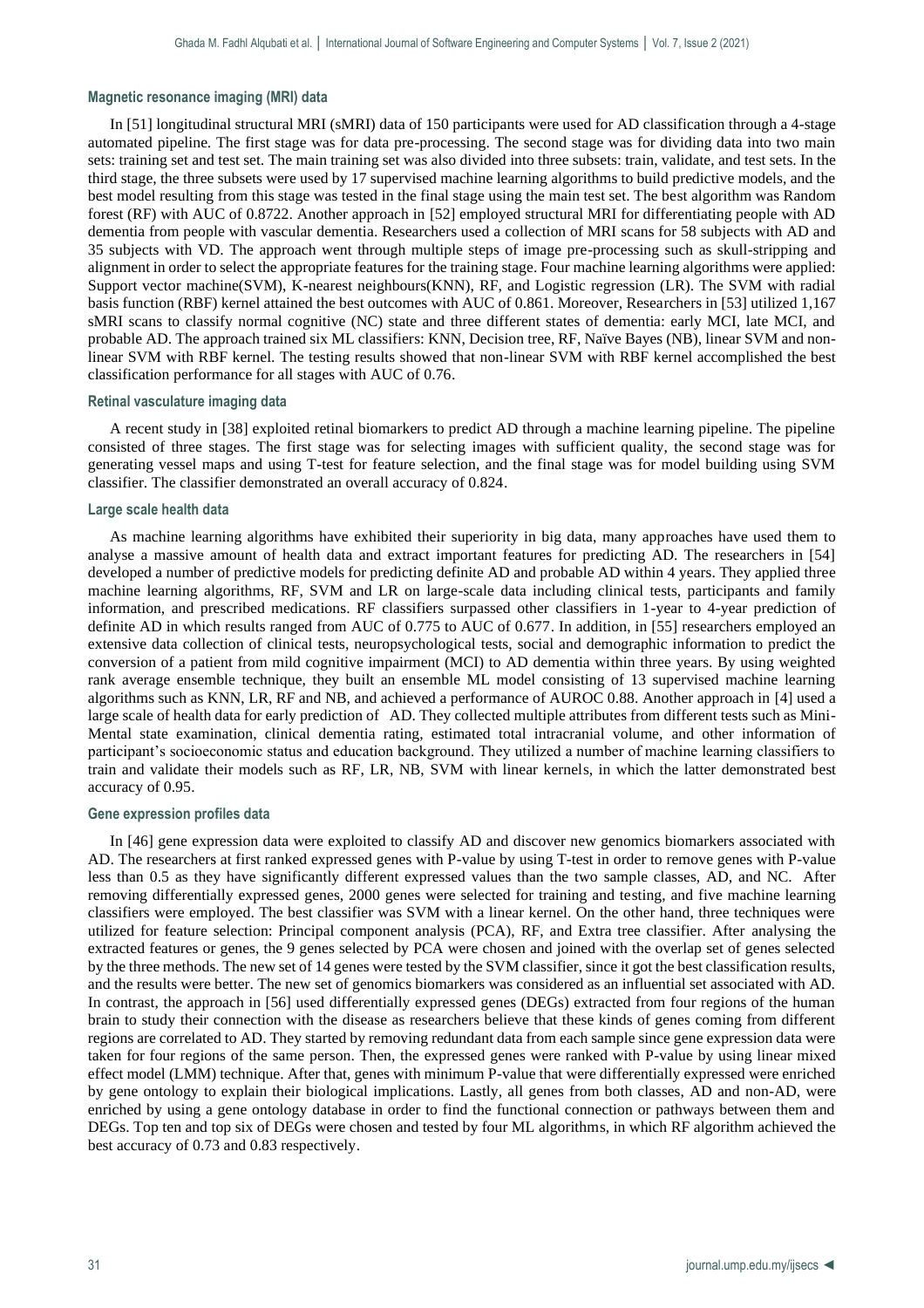#### **Genetic variations**

In [57] researchers used SNPs data for classifying AD and extracting the genetic variants associated with AD. They suggested a new approach to improve the classification accuracy by using the misclassified samples. At the beginning, they trained three ML classifiers: BSWiMS, GALGO, LASSO, and from the best classifier, LASSO, they selected the misclassified testing samples. Then, they extracted the related SNPs of these samples and retrained the model with the LASSO classifier. After that, they merged the features extracted from all samples and the features extracted from the misclassified samples, and used them to train the model. The results achieved by using the last set of features demonstrated the best testing performance with AUC of 0.842. One more approach utilized SNPs data in [16]. The researchers designed an ensemble model to predict AD. They first pre-processed genetic variants by applying quality control procedures. Then, they picked the top 2,500 SNPs to build the ensemble model consisting of five ML classifiers by using a benchmarking tool called feature selection algorithm for computer aided diagnosis (FRESA.CAD). After validating and testing the models, the classifiers performance ranged from AUC of 0.6 to AUC of 0.7, whereas the ensemble model achieved a better output with AUC of 0.719. However, when the ensemble model was trained with the top 1000 SNPs, it attained a result with AUC of 0.554. Moreover, the ensemble model resulted in eight genes that were the most selected genes among all classifications, and these genes were known for their strong association to AD. Another approach suggested in [58] is to study and discover the effect of genetic mutations related to AD through extracting the most influential features and using them to segregate the harmful SNPS from harmless SNPs. In the suggested approach, a two-stage feature selection was applied to select the most important features. In the first stage, recursive feature elimination cross validation (RFECV) was used to select 39 features. In the second stage, forward feature selection was used to select the best feature combination. After selecting the best combination of 11 features, a model was trained on these properties using a random forest algorithm, and the achieved result was AUROC of 0.8949.

#### **Mobility and cognitive data**

Researchers in [50] used dual-task gait assessments data for classification AD, MCI, and NC. The gait features were extracted from a gait analysis software with a pressure sensitive carpet. The subjects underwent dual-task valuations through walking and testing their cognitive ability such as memory, language and attention at the same time. SVM classifier was trained on the data, and it achieved an average accuracy of 0.78

## **Audio data**

A new approach was suggested in [49] to employ speech data for predicting AD at early stages. In the approach, the audio data were gathered and divided into 1-second segments. After that spectrogram features were extracted and used to train ML models using five ML algorithms. The classifier's performance was tested on two data sets, in which logistic regression CV classifier achieved best results with accuracy of 0.833 and 0.844 in the two datasets.

#### **Deep learning-based approaches**

This section outlines recent deep learning-based approaches based on the type of data used to predict AD.

#### **Medical imaging data**

#### **Magnetic resonance imaging (MRI) data**

Researchers in [41] employed a two dimensional convolutional neural network (2D CNN) to predict AD. They used MRI data to train their model in which they tried a number of inputs for the last hidden layer ranging from 120 inputs to 130 inputs with a dropout rate ranging from 0.1 and 0.5 in order to get the best performance, which was found at 121 units with a drop rate of 0.2. The model attained a testing accuracy of 99.30. Another approach exploited MRI data in [59] to predict AD. Researchers used structural MRI features extracted from the hippocampus area of 933 subjects. They designed a lightweight three dimensional CNN by using the deep visual attributes extracted from another model called 3D Dense CNN and the global shape attributes extracted from hippocampus segmentations. The features then were combined in a fully connected layer followed by a softmax layer. The model accomplished an accuracy of 92.52.

#### **Positron emission tomography (PET) data**

Raeserchers in [60] used amyloid or tau PET features for AD classification. At first, they trained 3D CNN for classifying AD and NC. Then, they used the trained model to predict the conversion of MCI state to AD state, in which a subject with a probability close to 1 was classified as an AD conversion, whereas a subject with a probability close to 0 was classified as nonAD conversion. After that, a layer wise relevance propagation (LRP) algorithm was used to extract features resulting from the model to be visualized in a heat map to show brain areas closely related to AD. The average accuracy of classifying AD and NC was 90.8.

### **MRI data + PET data**

The approach in [61] employed two image modalities: MRI scans and amyloid PET scans to predict AD. After preprocessing both modalities, two identical CNNs of the two modalities trained on the same time. The weights of both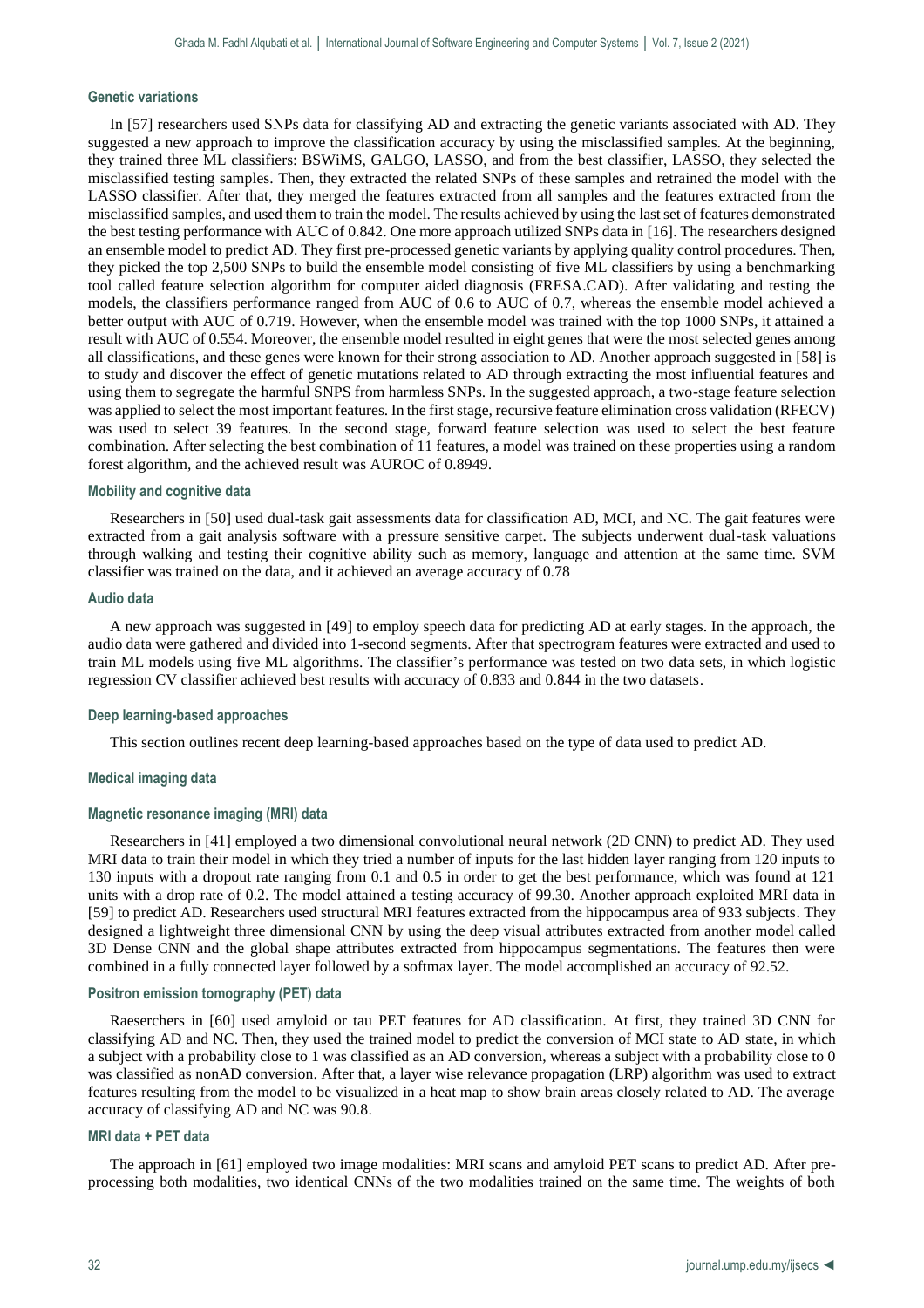networks were merged at the last hidden layer consisting 128 inputs to form a fused network with one output layer. The testing results of this network was with accuracy of 92.34.

#### **Large scale health data**

In [62] researchers used longitudinal electronic health records from 2007 to 2017 including many features such as subject's age, background and clinical test results. Three models were trained on these data to predict MCI and AD within three to eight years using recurrent neural network (RNN), RNN with trained weights of another model, and a feed forward network. In the latter, researchers inserted three features, sex, age, days of collecting data, directly to the last hidden layer to ensure that all of their weights are included. The best results ranged from 0.81 to 0.84.

#### **Genetic variations data**

In [63] researchers exploited SNPs data only to predict AD. They used whole genome sequencing data of 42,908,833 SNPs. After applying a quality control pipeline to remove bad SNPs, they used 1,884 SNPs for building their predictive models. They suggested two neural network architectures, DNN and 1D CNN. For evaluating the performance, they divided the SNPs into a number of subsets based on their p-value that was copied from the international genomic of Alzheimer's project (IGAP) report. The best performance was for DNN on a subset of 200 SNPs with AUC of  $\approx 0.62$ .

# **Heterogeneous data**

Some approaches have used different types of biomarkers in order to improve the prediction accuracy either by merging them into one unified form, or by using them separately and merging final results.

# **Neuroimaging + Genetic variants data**

Researchers in [17] proposed to merge SNPs data with brain region of interests (ROIs) data. This is because they believe that this kind of data can directly describe the disease, whereas genetic biomarkers can describe its etiology, and as a result, the neural network could fail when dealing with these biomarkers only. Thus, they assumed that the structural information of brain regions can help the network understand genome data and improve its accuracy. At first, SNPs and ROIs information were normalized and ranked based on their degree of importance by using random forest algorithms. After merging them, the total number of features was 542 features. After that, a deep learning model was trained and tested on these features, and the results showed an improvement in the network performance. The best result was for the top 10 SNPs and ROIs with AUC of 0.80. Another approach employing images data and SNPs data was suggested in [18]. The researchers suggested a method to improve the accuracy of a conventional neural network (CNN) used to predict AD by merging its predictions with another network's predictions. In the approach, the two networks, CNN with MRI data and multilayer perceptron network (MLP) with SNPs data, were trained separately. After getting the output of both networks, an ensemble gate merged them to form the final prediction result if the prediction accuracy of CNN was low. Otherwise, the final result would be for CNN prediction only. After the approach evaluation, the prediction accuracy for 75 subjects improved from AUC of 0.9232 when using MRI scans only to AUC of 0.936 when using both MRI and SNPs data. Furthermore, in [19] researchers used MRI data and SNPs data of APOE ε4 allele and 19 SNPs known for their strong contribution to AD. They suggested merging MRI features and SNPs features and building predictive models to predict the conversion from MCI state to AD state. They trained 100 models using DNN and 100 models using logistic regression (LR). The models were trained to classify AD and NC states. Then, they were tested to predict MCI conversion. The DNN showed better performance than LR with AUC of 0.835.

#### **DNA methylation profiles + gene expression profile**

DNA methylation is a process involved in gene expression regulation [64]. Its potential effect is usually at DNA regions known as CpG islands. Some studies believe that there is a correlation between gene expression and DNA methylation. Hence, we found that researchers in [65] used both of them to predict AD. They used gene expression and DNA methylation profiles extracted from the prefrontal cortex. As both profiles cannot be merged directly because of their different behaviour and characteristics, the researchers proposed a feature selection method to extract features from both profiles into two features, one for genes and the other for CpG probes. The method had two steps. The first step was for filtering differentially expressed genes (DEGs) and differentially methylated positions (DMPs). As every DMP has its related genes, researchers in the second step merged both features by intersecting genes that were differentially expressed and differently methylated as they believe that these genes have a strong connection to the disease. After that, DNN was built and optimized with Bayesian hyper-parameter optimization, and the model achieved an accuracy of 82.3% and AUC of 0.797.

## **DISCUSSION**

This section discusses all approaches from different perspectives to draw implications about their results, strengths and limitations, and make recommendations for future work.

Few machine learning research studies have tried to use new types of data other than Neuroimaging and genetic variants, which are the most modalities used by ML methods, to predict AD. One recent study [50] that analysed gait movement and patient's cognitive responses to extract features capable of classifying AD patients from a cognitively normal person. Analysing such data with machine learning technology could greatly contribute to discovering the subtle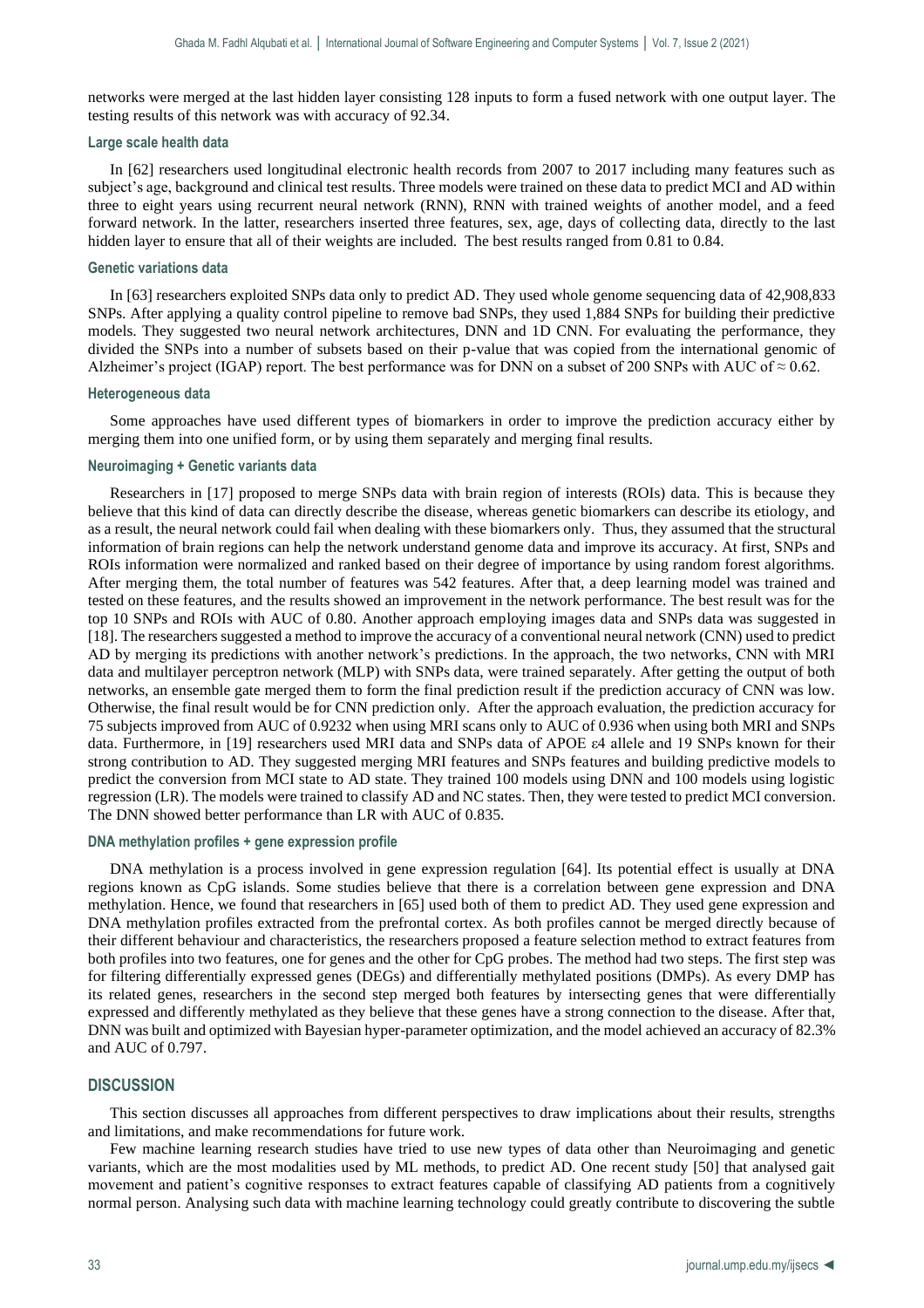cognitive or physical changes that a patient may exhibit long time before AD onset, and this will help doctors to discover the disease early enough. However, as the utility of these biomarkers is still limited by few research studies, further research might be needed to assure their significance. Another study used Audio data to predict AD [49]. These data are inexpensive and more accessible compared to other modalities such as Neuroimaging data. And same as physical and cognitive features, some Audio features could be an important indication of AD development in future, and they could help doctors and patient's families to predict AD susceptibility from the way this patient talks or sounds. Nevertheless, further research might be also required to explore their relevance to AD early prediction.

Moreover, although DL technologies have shown a higher precision performance than ML technologies [66], it was found that the number of ML based approaches employing genetic variants only to predict AD were more than DL based approaches. In fact, only one research was found using SNPs data as the only modality to classify the disease. This might be because of the complicated nature of these kind of features by which a neural network usually achieves poor classifying accuracy. This could also be due to the limited number of samples compared to the enormous number of features in most SNPs datasets that might affect the network performance because DL algorithms require huge amount of instances [33]. Therefore, most researchers have tended to use ML algorithms for feature selection and classification. Another reason could be due to the limited number of samples compared to the enormous number of features in most SNPs datasets. This may also affect the network performance because DL algorithms require a huge amount of instances. On the other hand, many DL based approaches have involved genetic variants with other modalities [17]–[19], mostly neuroimaging modalities, as a way to improve network performance. And in spite of adding more complexity to their approaches, most of them got only an accuracy improvement of 2% to 3%. As genome biomarkers such as genetic variants play an inarguable role at understanding the disease's underlying structure [26], and because of the promising capability of DL technology with genetic data [67], further research on employing this technology with genetic variants could help explore them more deeply and define the vital regions in human DNA that are strongly related to AD development. However, an effective pre-processing and quality control pipeline could be the decisive step for reducing the complexity and variety of SNPs data, and leading to a noticeable improvement in network performance.

In addition, when the results of ML based approaches were compared in terms of genetic variants data and neuroimaging data, shown in Table 1 and Fig 7, it was noticed that they were relatively close with an average AUC of 0.82. Nevertheless, the results were largely different in DL based approaches, shown in Table 2 and Fig 8, in which methods using neuroimaging data achieved an average ACC of 93.74, while the others using SNPs data achieved an average AUC of 0.67.

| Table 1. ML approaches results with MRI and SNPs data. |                         |        |  |  |  |  |  |  |
|--------------------------------------------------------|-------------------------|--------|--|--|--|--|--|--|
| Ref No.                                                | Data type               | AUC    |  |  |  |  |  |  |
| [51]                                                   | sMRI                    | 0.8722 |  |  |  |  |  |  |
| $[52]$                                                 | sMRI                    | 0.861  |  |  |  |  |  |  |
| $[53]$                                                 | sMRI                    | 0.76   |  |  |  |  |  |  |
| $[57]$                                                 | SNP <sub>s</sub> (482)  | 0.842  |  |  |  |  |  |  |
| $[16]$                                                 | SNP <sub>s</sub> (2500) | 0.719  |  |  |  |  |  |  |
| $[58]$                                                 | SNPs(11)                | 0.8949 |  |  |  |  |  |  |

|         | .                   |          |  |
|---------|---------------------|----------|--|
| Ref No. | Data type           | *ACC/AUC |  |
| [41]    | MRI                 | 0.993    |  |
| [59]    | sMRI                | 0.9252   |  |
| [60]    | amyloid PET         | 0.908    |  |
| [61]    | amyloid $PET + MRI$ | 0.9234   |  |
| [63]    | SNPs (200)          | 0.62     |  |
| $[17]$  | SNPs $(20 \& 50)$   | 0.68     |  |
| $[18]$  | SNPs(41)            | 0.6807   |  |
| [19]    | SNPs(20)            | 0.689    |  |

**Table 2.** DL approaches results with MRI, PET and SNPs data.

\*Note: images data results were measured by ACC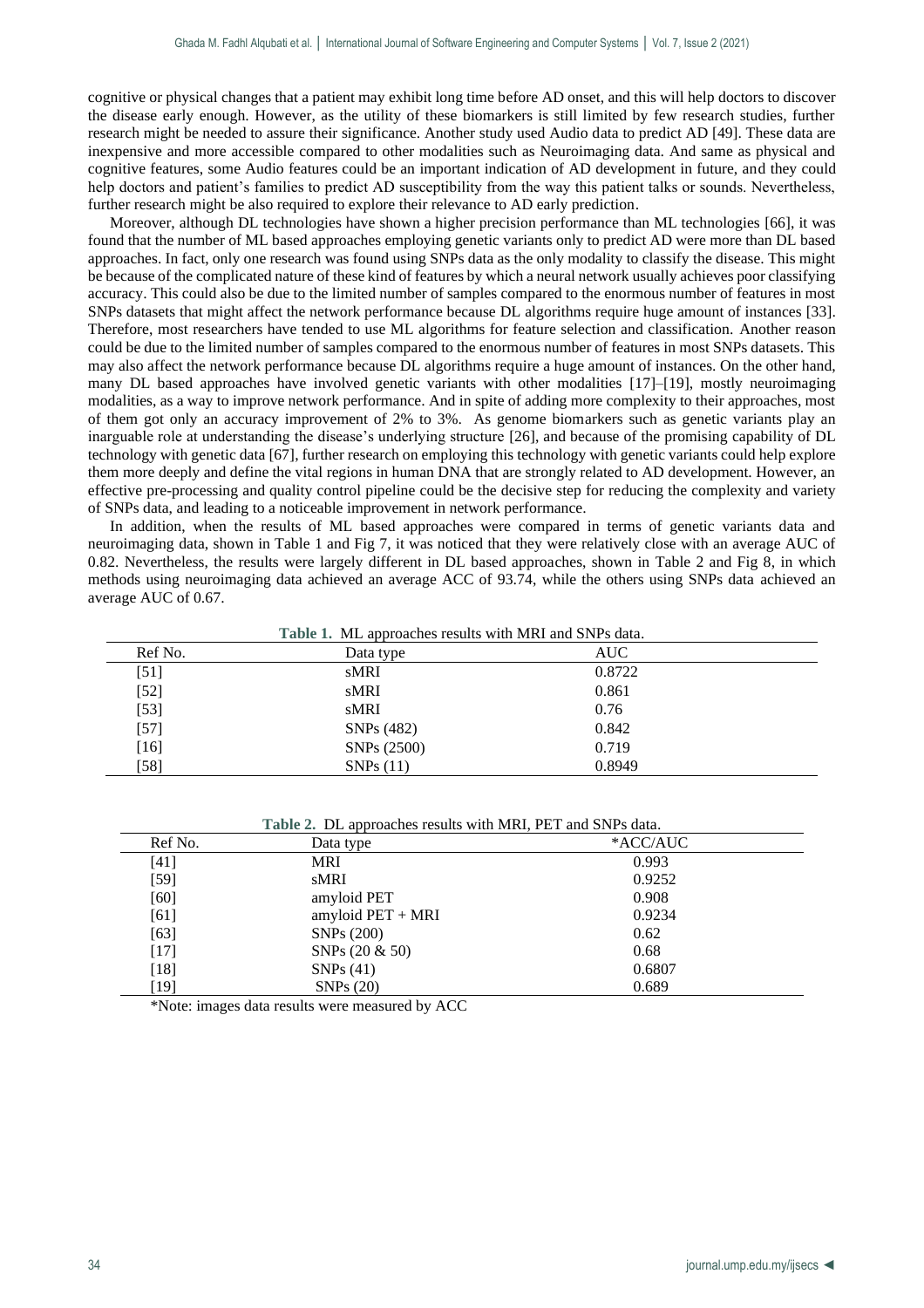

**Figure 7.** ML approaches results comparison in terms of MRI and SNPs data.



**Figure 8.** DL approaches results comparison in terms of MRI and SNPs data.

Furthermore, when the results of ML and DL based approaches were compared in terms of genetic variants data and neuroimaging data, shown Table 3, it was found that DL based approaches had achieved better performance in Neuroimaging data compared to ML based approaches, while they were relatively poor with SNPs data.

| Table 3. ML & DL approaches average results. |                       |               |  |  |  |  |  |  |
|----------------------------------------------|-----------------------|---------------|--|--|--|--|--|--|
| ML/DL                                        | Data type             | AUC/ACC       |  |  |  |  |  |  |
| ML                                           | Neuroimaging data     | $AUC = 0.825$ |  |  |  |  |  |  |
| DL                                           | Neuroimaging data     | $ACC = 0.937$ |  |  |  |  |  |  |
| ML                                           | Genetic variants data | $AUC = 0.818$ |  |  |  |  |  |  |
| DL                                           | Genetic variants data | $AUC = 0.667$ |  |  |  |  |  |  |

Additionally, Table 4 demonstrates strengths and limitations of ML and DL based approaches in terms of data type, and Table 5 and 6 demonstrate a summary of all approaches mentioned in the survey in terms of the algorithms used, dataset name, modality type, evaluation technique, and results. They provide a comparative analysis that helps formulate a knowledge about the latest accuracy level of AD prediction, and the type of modalities and algorithms related to that accuracy.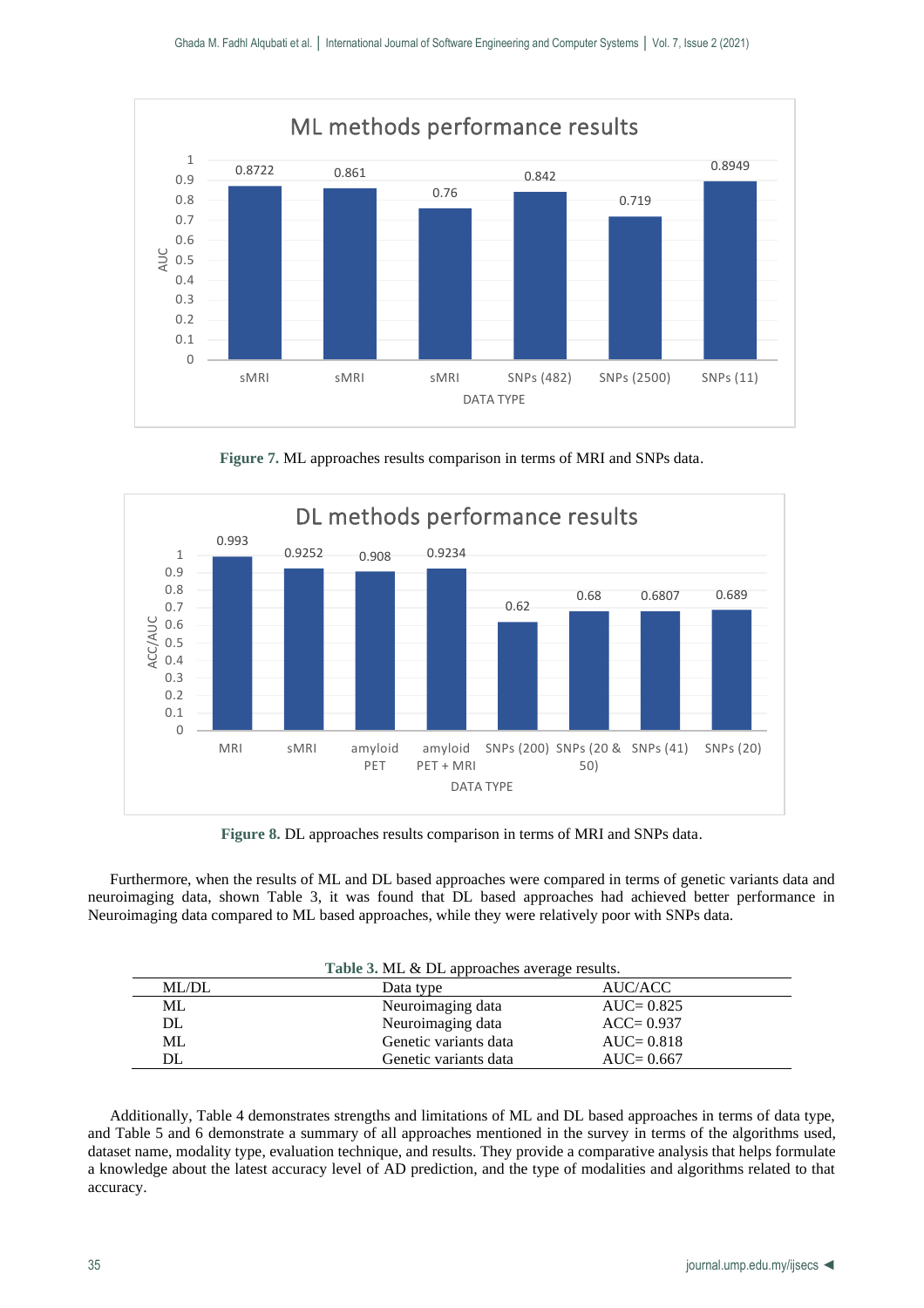|                  |                                                           | Table 4. ML & DL based approaches strengths and limitations.                                                                                                                                                                        |                                                                                                                                                                                                                                                                                                                            |
|------------------|-----------------------------------------------------------|-------------------------------------------------------------------------------------------------------------------------------------------------------------------------------------------------------------------------------------|----------------------------------------------------------------------------------------------------------------------------------------------------------------------------------------------------------------------------------------------------------------------------------------------------------------------------|
| Technique        | Data type                                                 | Strengths                                                                                                                                                                                                                           | Limitations                                                                                                                                                                                                                                                                                                                |
|                  | Images data                                               | Some of open access datasets are<br>freely<br>available,<br>and<br>the<br>technique achieves very good<br>classification accuracy                                                                                                   | Data acquisition is difficult and expensive,<br>and AD susceptibility prediction at early<br>stages could be poor as genetic factors,<br>which form 70% of the risk factors, are not<br>considered.                                                                                                                        |
|                  | Large scale health<br>data                                | Data acquisition is cost effective,<br>and a wide range of open access<br>datasets are available. And the<br>technique achieves an excellent<br>accuracy                                                                            | AD susceptibility prediction at early stages<br>could be poor as genetic factors are not<br>considered                                                                                                                                                                                                                     |
|                  | expression<br>Gene<br>data                                | Data acquisition is cost effective,<br>and a wide range of open access<br>datasets are available. Besides,<br>70%<br>of risk<br>factors<br>are<br>considered, and the technique<br>achieves very good classification<br>accuracy    | The data requires a long pre-processing and<br>preparation process. And the technique<br>applies feature selection for only small<br>subsets of genes to achieve higher accuracy                                                                                                                                           |
| Machine learning | Genetic<br>variants<br>(SNPs) data                        | Data acquisition is cost effective,<br>and a wide range of open access<br>datasets are available. Besides,<br>70%<br>of<br>risk<br>factors<br>are<br>considered, and the technique<br>achieves very good classification<br>accuracy | The data need an efficient quality control<br>(QC) pipeline to extract good SNPs. And<br>only small subsets of genetic variations are<br>considered to achieve higher accuracy                                                                                                                                             |
|                  | Mobility<br>and<br>cognitive data                         | The technique achieves<br>good<br>accuracy, and its extracted risk<br>factors could help doctors and<br>patient's family to detect the<br>diseases at early stages                                                                  | Although these data can be easily adapted in<br>clinics, they are still limited and few research<br>studies have explored them to predict AD.<br>Therefore, the extracted risk features might<br>be still indecisive for AD early detection<br>especially that the brain and genetic<br>variations are not considered      |
|                  | Audio data                                                | Data acquisition is inexpensive,<br>and non-invasive. The technique<br>achieves very good accuracy,<br>and its extracted risk factors<br>could help doctors and patient's<br>family to detect the diseases at<br>early stages       | Although these data are non-invasive and<br>easily collected, they are still limited and few<br>research studies have explored them to<br>predict AD. Therefore, the extracted risk<br>features might be still indecisive for AD<br>early detection especially that the brain and<br>genetic variations are not considered |
|                  | Images data                                               | Some of open access datasets are<br>available,<br>freely<br>and<br>the<br>technique has great ability to<br>analyse raw data without prior<br>feature selection and achieves<br>excellent classification accuracy                   | Data acquisition is difficult and expensive,<br>and the technique is computationally<br>expensive as it requires hardware with high<br>computational capabilities to minimize<br>training time. Besides, AD susceptibility<br>prediction at early stages could be poor as<br>genetic factors are not considered            |
| Deep learning    | Large scale health<br>data                                | Data acquisition is cost<br>effective, and a wide range of<br>datasets<br>access<br>open<br>are<br>available. The technique can<br>rapidly analyse huge amount of<br>raw data and achieves very good<br>accuracy                    | AD susceptibility prediction at early stages<br>could be poor as genetic factors are not<br>considered.                                                                                                                                                                                                                    |
|                  | Gene expression $\&$<br><b>DNA</b><br>methylation<br>data | Data acquisition is cost<br>effective. Besides, 70% of risk<br>factors are considered and the<br>technique achieves very good<br>classification accuracy                                                                            | These data are heterogeneous and require<br>multiple steps to pre-process them and<br>merge them. Very few studies have<br>considered this combination. Therefore, its<br>extracted risk features might be still<br>uncertain, and further research is needed.                                                             |
|                  | Genetic<br>variants<br>data                               | of<br>70%<br>risk<br>factors<br>are<br>considered, and the technique                                                                                                                                                                | It requires a huge amount of data and an<br>efficient QC pipeline for extracting good                                                                                                                                                                                                                                      |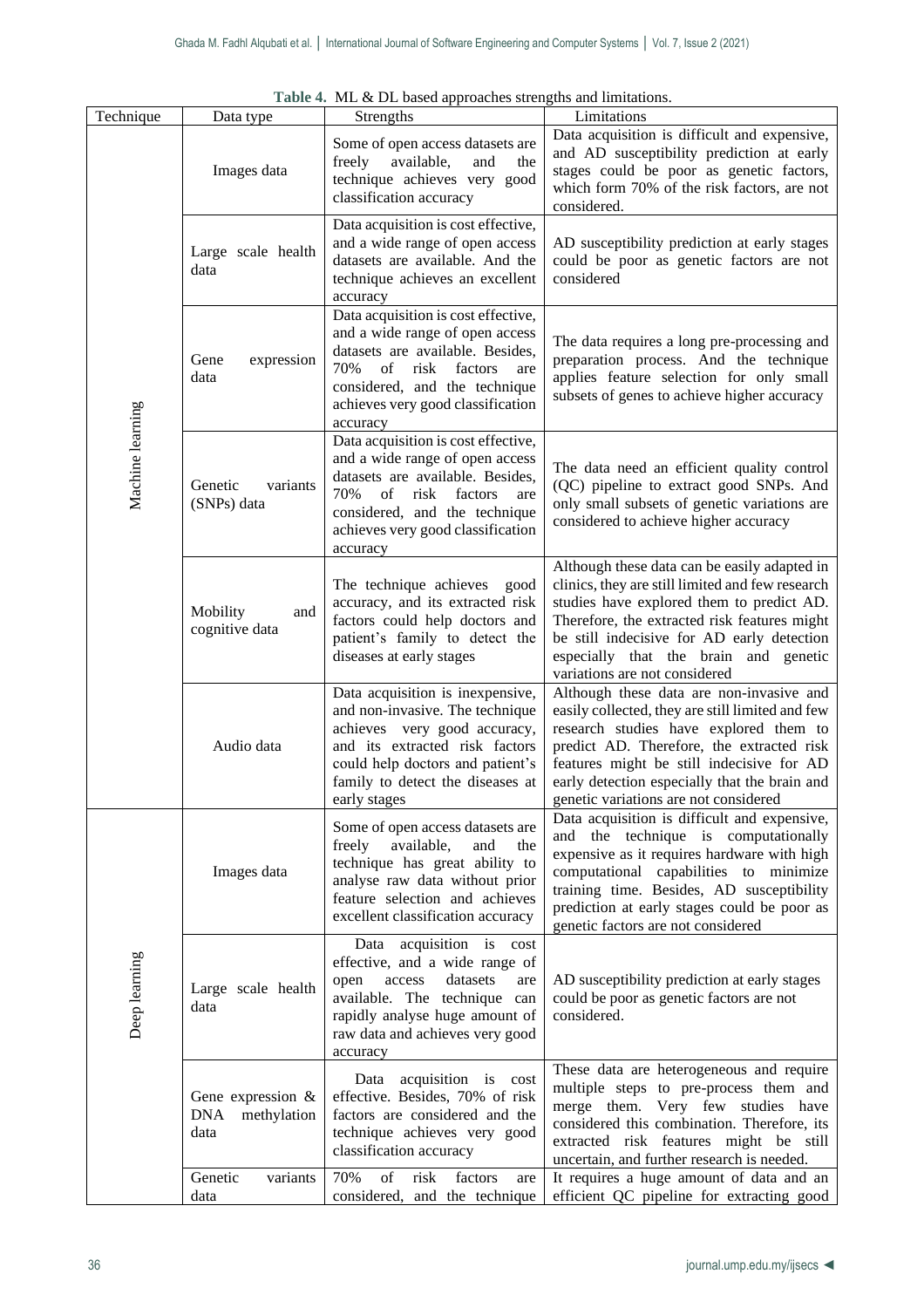|                                      | can handle larger sets of genetic<br>variants and automatically<br>recognize related<br>patterns<br>without prior feature extraction | SNPs to avoid overfitting and achieve high<br>accuracy. However, most of the available<br>datasets are highly complex and variance<br>with a huge number of features and limited<br>number of samples. Besides, very few<br>studies have used this modality without<br>merging it with other modalities and<br>achieved a relatively poor accuracy.<br>Therefore, further research is needed. |
|--------------------------------------|--------------------------------------------------------------------------------------------------------------------------------------|-----------------------------------------------------------------------------------------------------------------------------------------------------------------------------------------------------------------------------------------------------------------------------------------------------------------------------------------------------------------------------------------------|
| Images $\&$ genetic<br>variants data | A wide range of research studies<br>have used this combination and<br>achieved an excellent accuracy                                 | The approach is highly complex and<br>computationally expensive, and<br>data<br>acquisition is difficult and expensive                                                                                                                                                                                                                                                                        |

Lastly, as genomics biomarkers form 70% of risk features, using them for predicting AD would be essential. So far, there have been many approaches using ML algorithms with genetic data, and most of them achieved good classification accuracy. Nevertheless, few approaches have used genetic data such as SNPs data with DL algorithms, and have poor accuracy. In fact, it was found that neuroimaging data and genetic variants were the most utilized modalities by DL technology. However, using genetic variants only to predict AD is still limited, and further research is needed.

|        |                                                        |                                                         |                                                                                                       | Evaluation                                                                    | Best performance metrics                                                                                                                        |                   |  |
|--------|--------------------------------------------------------|---------------------------------------------------------|-------------------------------------------------------------------------------------------------------|-------------------------------------------------------------------------------|-------------------------------------------------------------------------------------------------------------------------------------------------|-------------------|--|
| Ref No | Dataset/s                                              | Data type                                               | Algorithms                                                                                            | technique                                                                     | Area Under the<br>Curve (AUC)                                                                                                                   | Accuracy<br>(ACC) |  |
| $[51]$ | Open Access Series<br>of Imaging studies<br>(OASIS)    | longitudinal sMRI<br>scans                              | 17 SML such<br>as SVM, RF,<br>Decision tree<br>(DT),<br>Stochastic<br>gradient<br>Descent<br>(SGD)    | 10-fold CV<br>with 10<br>iterations                                           | 0.8722                                                                                                                                          | 86.84             |  |
| $[52]$ |                                                        | Structural magnetic<br>resonance imaging<br>(sMRI)      | K-nearest<br>neighbours<br>(KNN), LR,<br>RF, SVM                                                      | Dataset:70<br>$\frac{0}{0}$<br>Training,<br>30%<br>testing/ $10$ -<br>fold CV | 0.861                                                                                                                                           | 84.35             |  |
| $[53]$ | <b>ADNI</b>                                            | sMRI                                                    | DT, linear<br>SVM,<br>nonlinear<br>SVM with<br>RBF kernel<br>KNN, NB,<br>RF                           | 10-fold CV                                                                    | 0.76                                                                                                                                            | 75                |  |
| $[38]$ | open Access UK<br><b>Biobank</b>                       | retinal vasculature<br>imaging data                     | <b>SVM</b>                                                                                            | 5-fold CV                                                                     |                                                                                                                                                 | 82.4              |  |
| $[54]$ | Korean National<br>Health insurance<br>service dataset | large amount of<br>administrative<br>health information | Logistic<br>regression<br>$(LR)$ ,<br>Random<br>Forest (RF),<br>Support<br>vector<br>machine<br>(SVM) | Nested 5-<br>fold<br>stratified<br>cross<br>validation<br>with five<br>cycles | 1-year: Definite<br>AD: 0.78,<br>Probable AD:<br>0.76<br>2-year: Definite<br>AD: 0.73,<br>Probable AD:<br>0.69<br>3-year: Definite<br>AD: 0.68, |                   |  |

**Table 5.** A summary of Machine Learning approaches.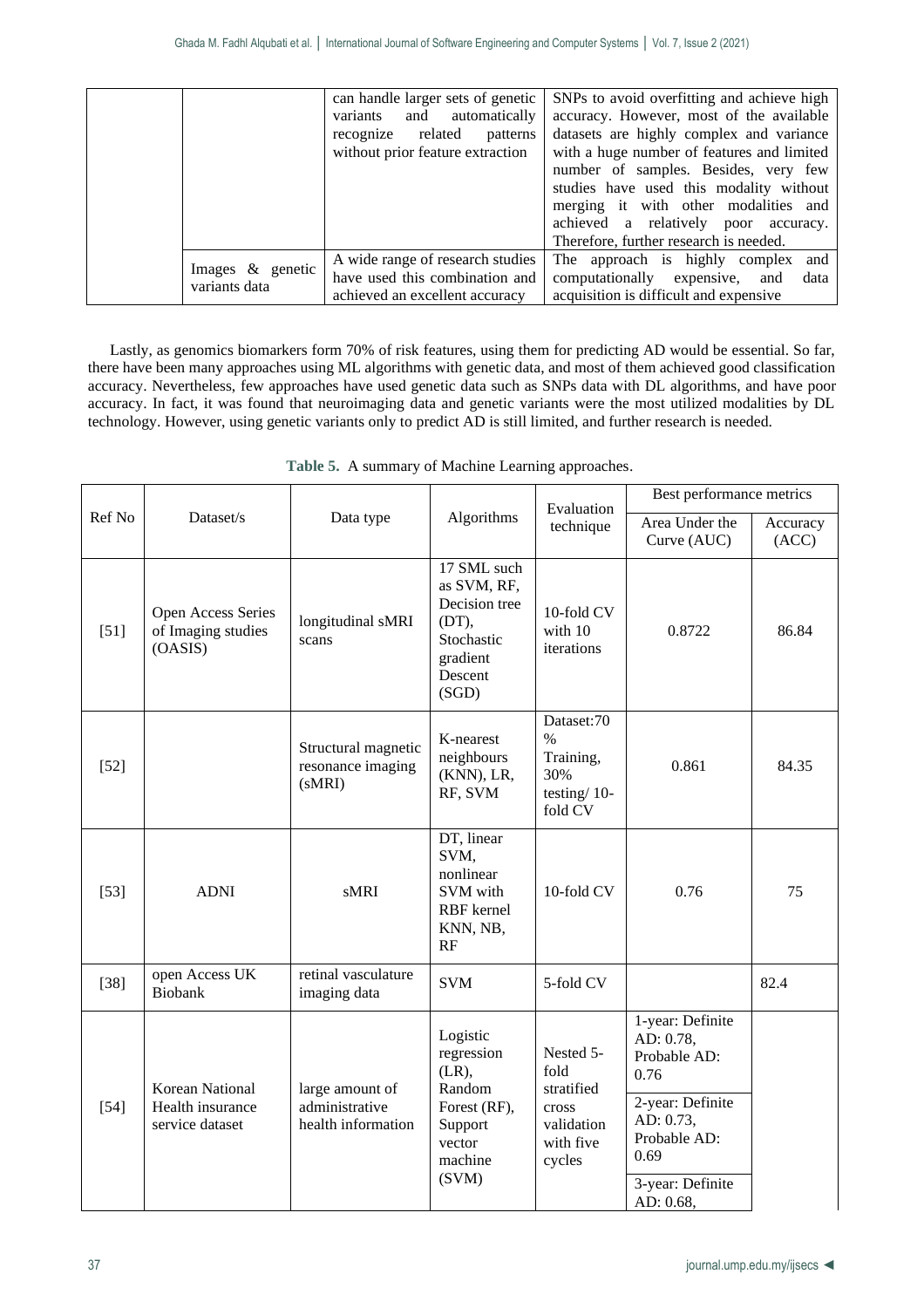|        |                                                                 |                                                                                                      |                                                                                                                               |                                                                              | Probable AD:<br>0.64                                  |                                                                  |
|--------|-----------------------------------------------------------------|------------------------------------------------------------------------------------------------------|-------------------------------------------------------------------------------------------------------------------------------|------------------------------------------------------------------------------|-------------------------------------------------------|------------------------------------------------------------------|
|        |                                                                 |                                                                                                      |                                                                                                                               |                                                                              | 4-year: Definite<br>AD: 0.73,<br>Probable AD:<br>0.68 |                                                                  |
| $[55]$ | <b>Alzheimer's Disease</b><br>Neuroimaging<br>initiative (ADNI) | a collection of<br>information of<br>clinical and<br>cognitive tests and<br>subject's<br>background  | 13<br>Supervised<br>Machine<br>learning<br>(SML) such<br>as LR, RF,<br>SVM, Naïve<br>Bayes (NB),<br>Gradient tree<br>boosting | Stratified<br>10-fold CV                                                     | 0.88                                                  |                                                                  |
| $[4]$  |                                                                 | large-scale of<br>health records<br>including clinical,<br>personal, and<br>cognitive<br>information | DT, SVM,<br>LR, NB, RF                                                                                                        | 5-fold CV                                                                    |                                                       | 95                                                               |
| $[46]$ | GSE5281 brain DB                                                | Gene expression<br>data of 24,438<br>genes, 87 cases<br>$(AD)$ & 74 controls<br>(NC)                 | SVM with<br>linear kernel,<br>SVM with<br>Gaussian<br>kernel, NB,<br>DT, RF                                                   | $2/3$ of<br>dataset for<br>training $\&$<br>$1/3$ for<br>testing             |                                                       | 2000<br>genes:<br>89.80<br>14 genes:<br>93.9<br>9 genes:<br>93.9 |
| $[56]$ | RNA sequencing<br>data downloaded<br>from TBI study             | Gene expression<br>data of 50,281<br>genes, 15 cases<br>$(AD)$ & 30 controls<br>(NC)                 | SVM with<br>linear kernel,<br>SVM with<br>radial basis<br>function<br>(RBF) kernel,<br>RF, Qbayes                             | Dataset:70<br>$\%$<br>Training,<br>30%                                       |                                                       | top 10<br>genes: 73<br>top 6<br>genes: 83                        |
| $[57]$ | <b>GWAS</b>                                                     | 620,901 SNPs &<br>5,220 subjects                                                                     | BSWiMS,<br>GALGO,<br><b>LASSO</b>                                                                                             | Dataset:80<br>$\%$<br>Training,<br>20%<br>testing/20<br>repetitions<br>of CV | 1,106 SNPs:<br>0.801<br>482 SNPs:<br>0.842            |                                                                  |
| $[16]$ | <b>ADNI</b>                                                     | 8,239 SNPs \$471<br>subjects                                                                         | SVM with<br>mRMR filter,<br>LASSO, RF,<br>BSWiMS,<br>RPART,<br><b>KNN</b>                                                     | <b>CV</b>                                                                    | 2,500 SNPs:<br>0.719<br>1000 SNPs:<br>0.554           |                                                                  |
| $[58]$ | Genotype tissue<br>expression &<br><b>GWAS</b>                  | 57,853 Single<br>nucleotide<br>polymorphisms                                                         | RF                                                                                                                            | Dataset:90<br>$\%$<br>Training,<br>10%                                       | 5785<br>SNPs(features):<br>0.75<br>39                 | 70.63                                                            |
|        |                                                                 | (SNPs)                                                                                               |                                                                                                                               | testing/ $10$ -<br>fold CV                                                   | SNPs(features):<br>0.826                              | 75.22                                                            |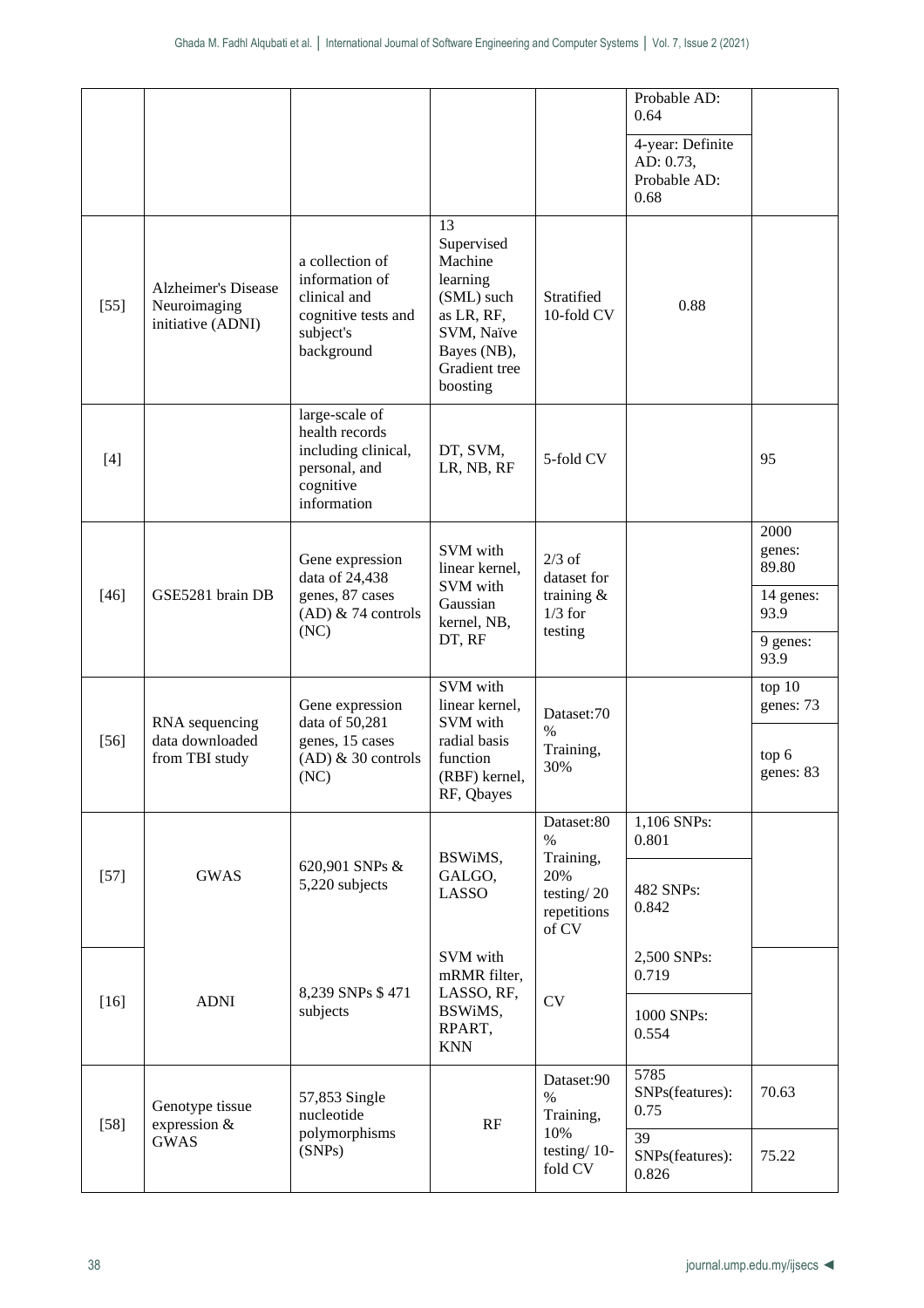|        |                                             |                                                   |                                                                        | 11<br>SNPs(features):<br>0.8949 | 81.21                                                            |
|--------|---------------------------------------------|---------------------------------------------------|------------------------------------------------------------------------|---------------------------------|------------------------------------------------------------------|
| $[50]$ | walking (gait) $\&$<br>cognitive tests data | <b>SVM</b>                                        | Dataset:80<br>$\%$<br>Training,<br>20%<br>testing/ $5-$<br>fold CV     |                                 | 78                                                               |
| $[49]$ | Audio(speech) data                          | DT, bagging,<br>MLP,<br>LinearSVC,<br><b>LRCV</b> | Split<br>dataset to<br>multiple<br>sets and<br>use K-fold<br>CV method |                                 | <b>VBSD</b><br>dataset:<br>83.3<br>Dem@Car<br>e dataset:<br>84.4 |

**Table 6.** A summary of Deep Learning approaches.

| Ref            |                                       |                                                         |                                   | Evaluation                            | Best performance metrics                                    |                   |  |
|----------------|---------------------------------------|---------------------------------------------------------|-----------------------------------|---------------------------------------|-------------------------------------------------------------|-------------------|--|
| N <sub>o</sub> | Dataset/s                             | Data type                                               | Algorithms                        | technique                             | Area Under the<br>Curve (AUC)                               | Accuracy<br>(ACC) |  |
| $[41]$         | <b>OASIS</b>                          | 15,200 MRI of 170<br>AD & 70 NC                         | 2D CNN                            | 75%<br>Training,<br>25%<br>validation |                                                             | 99.3              |  |
| $[59]$         | <b>ADNI</b>                           | sMRI of 326 AD $&$<br>607 NC                            | lightweight<br>3D CNN             | 5-Fold<br>Cross-<br>Validation        | 0.9789                                                      | 92.52             |  |
| $[60]$         | <b>ADNI</b>                           | amyloid PET                                             | 3D CNN                            | 5-Fold<br>Cross-<br>Validation        |                                                             | 90.8              |  |
| [61]           | <b>ADNI</b>                           | amyloid $PET +$<br><b>MRI</b>                           | 2 identical<br><b>CNN</b>         | 5-Fold<br>Cross-<br>Validation        |                                                             | 92.34             |  |
|                |                                       |                                                         | Feed Forward                      |                                       | MLP: 0.807 to<br>0.844                                      |                   |  |
| $[62]$         | OptumLabs Data<br>Warehouse<br>(OLDW) | large amount of<br>administrative<br>health information | Network &<br>Recurrent<br>Neural  |                                       | RNN: 0.77 to<br>0.843                                       |                   |  |
|                |                                       |                                                         | Network<br>(RNN)                  |                                       | RNN with pre-<br>trained weights:<br>0.79 to 0.843          |                   |  |
|                |                                       |                                                         |                                   |                                       | 1000 SNPs:<br>DNN= $\approx 0.55$ ,<br>$CNN = \approx 0.56$ |                   |  |
| $[63]$         | <b>ADNI</b>                           | 42,908,833 SNPs<br>(from WGS) $& 471$<br>subjects       | <b>DNN &amp; 1D</b><br><b>CNN</b> | 5-Fold<br>Cross-<br>Validation        | 500<br>SNPs: DNN= $\approx$<br>$0.58$ , CNN= $0.57$         |                   |  |
|                |                                       |                                                         |                                   |                                       | 200 SNPs:<br>$DNN = \approx 0.62$ ,<br>$CNN = \approx 0.56$ |                   |  |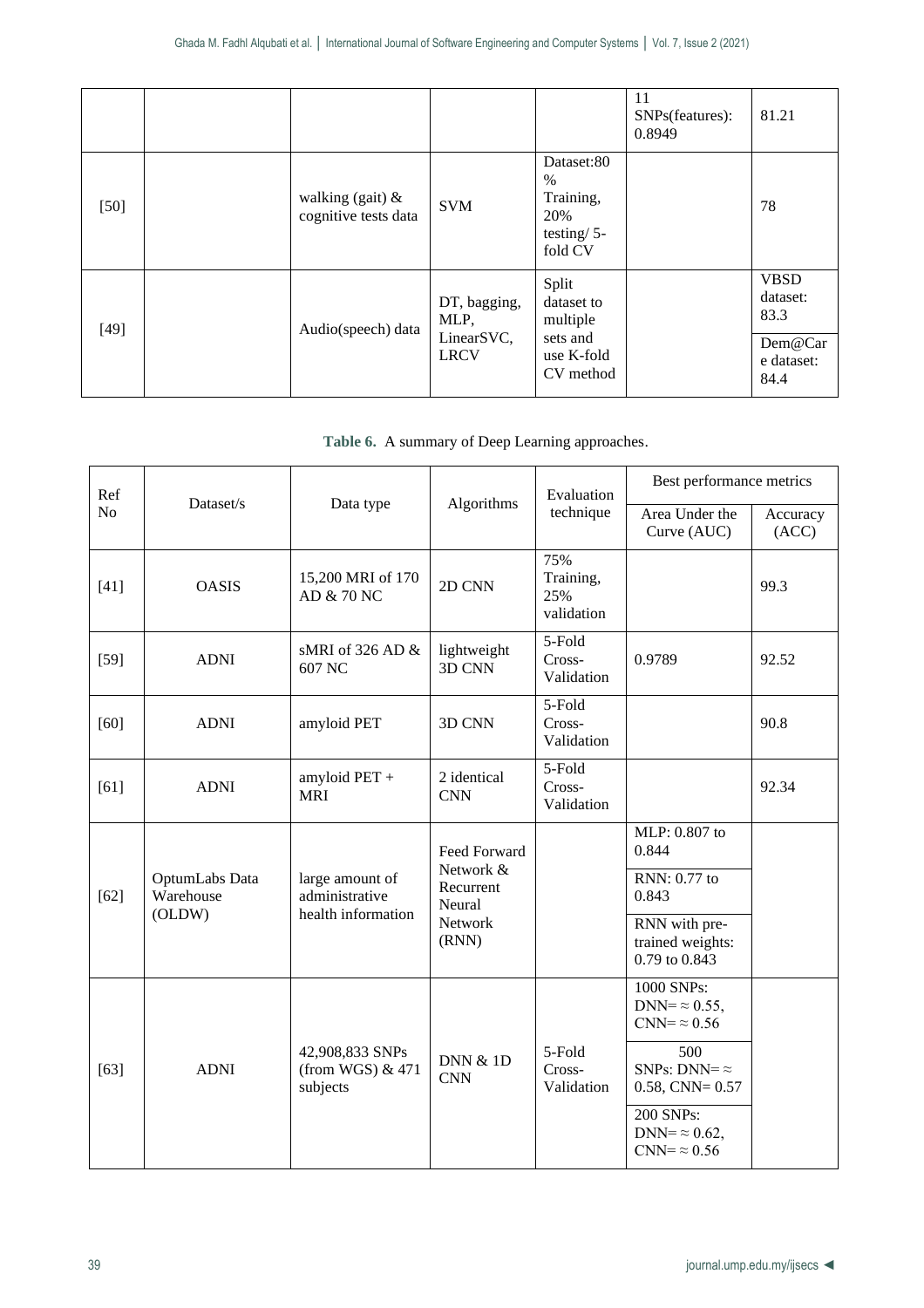|        |                                                                                                         |                                                            |                                                          |                                                                               | 100 SNPs:<br>DNN= $\approx 0.59$ ,<br>$CNN = \approx 0.55$ |      |
|--------|---------------------------------------------------------------------------------------------------------|------------------------------------------------------------|----------------------------------------------------------|-------------------------------------------------------------------------------|------------------------------------------------------------|------|
|        |                                                                                                         |                                                            |                                                          |                                                                               | Top 10: SNPs<br>only= $0.65$ ,<br>$SNPs + ROIs =$<br>0.80  |      |
| $[17]$ |                                                                                                         | $486$ SNPs +<br>structural features<br>of 56 brain regions | 3-layer<br>convolutional<br>neural<br>network<br>(CNN)   | Dataset:80<br>$\%$<br>Training,<br>20% testing<br>$(5$ -fold CV $)$           | Top 20: SNPs<br>only= $0.68$ ,<br>$SNPs + ROIs =$<br>0.73  |      |
|        | <b>ADNI</b>                                                                                             | (ROIs) & 632<br>subjects                                   |                                                          |                                                                               | Top 50: SNPs<br>only= $0.68$ ,<br>$SNPs + ROIs =$<br>0.60  |      |
|        |                                                                                                         |                                                            |                                                          |                                                                               | Top 100: SNPs<br>only= $0.60$ ,<br>$SNPs + ROIs =$<br>0.60 |      |
|        | <b>ADNI</b>                                                                                             |                                                            |                                                          | <b>CNN: 5-</b><br>fold CV for                                                 | SNPs only for 75<br>$samples =$<br>0.6807                  |      |
| $[18]$ |                                                                                                         | 41 SNPs (from<br>$GWAS + 100$<br><b>MRI</b> scans          | 2D CNN &<br>Multilayer<br>perceptron<br>network<br>(MLP) | 100 scans,<br><b>MLP: 300</b><br>SNPs train<br>& validate,<br>75 SNPs<br>test | MRI only for<br>$100$ samples =<br>0.8763                  |      |
|        |                                                                                                         |                                                            |                                                          |                                                                               | Refined CNN<br>with SNPs for<br>100 samples=<br>0.8831     |      |
|        |                                                                                                         | $19$ SNPs + APOE<br>ε4 allele & MRI                        |                                                          | Dataset:80                                                                    | SNPs only:<br>0.689                                        |      |
| $[19]$ | <b>ADNI</b>                                                                                             | scans of 138 AD,<br>225 NC & 358                           | <b>DNN</b>                                               | $\%$<br>Training,                                                             | <b>MRI</b><br>only: 0.820                                  |      |
|        |                                                                                                         | <b>MCI</b>                                                 |                                                          | 20% testing                                                                   | $SNPs +$<br>MRI: 0.835                                     |      |
| $[64]$ | GSE33000 and<br>GSE44770 DS for<br>gene expression data<br>& GSE80970 DS for<br>DNA methylation<br>data | 19,488 genes &<br>485,577 probes of<br>CpG islands         | <b>DNN</b>                                               | 5-Fold<br>Cross-<br>Validation                                                | 0.797                                                      | 82.3 |

# **CONCLUSION**

This survey explored some of recent approaches employing machine learning and deep learning algorithms to early predict Alzheimer's disease (AD) and contribute to its therapeutic development. These approaches were categorized in terms of learning technique and data modality used. In addition, they were discussed from different aspects, and their strengths, limitations and outcomes were compared. In spite of the great diversity of these approaches, almost all of them have endeavoured to offer the best model that could efficiently employ the medical dataset and successfully diagnose the disease. Nevertheless, some types of biomarkers such as genetic biomarkers were largely variant and complex. Therefore, this kind of data could dictate the type of algorithms used and the complexity level of the proposed model. It was noticed that most deep learning (DL) based approaches using genetic variants data tended to merge them with other modalities to improve the prediction accuracy, and this combination increased their complexity. On the other side, the other DL based approaches that used only genetic variants data could not achieve higher accuracy. Improving the prediction accuracy for AD using deep learning techniques with genetic variants data is still challenging. In the near future, we will propose a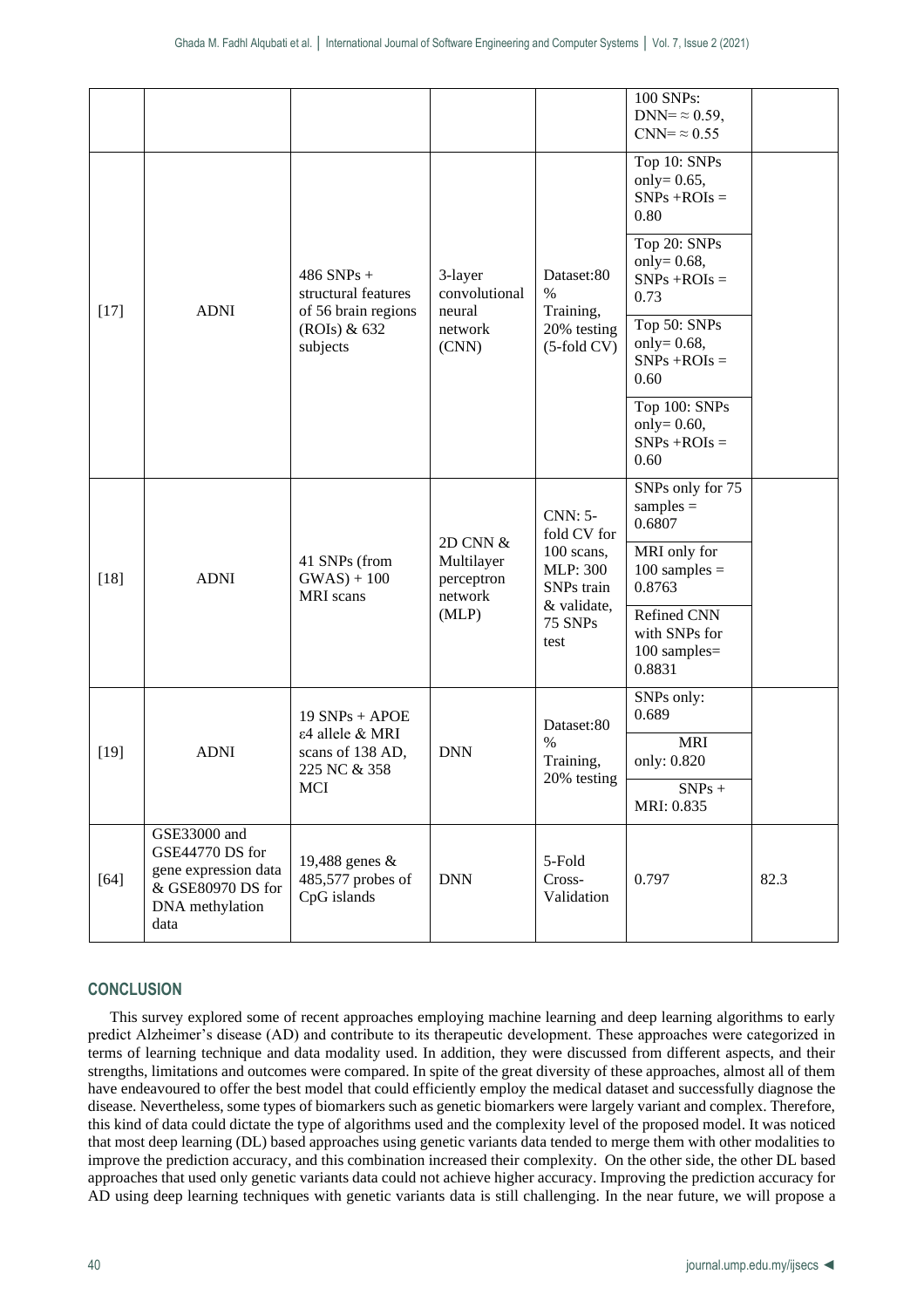deep learning model for predicting AD using genetic variants data. We will offer a pre-processing pipeline that seeks to reduce the complexity of these data and improve the prediction precision. This survey can be a coherent and informative reference for many researchers without a solid background in the latest AI technologies used for AD early diagnosis.

# **REFERENCES**

- [1] "2020 Alzheimer's disease facts and figures," *Alzheimer's Dement.*, vol. 16, no. 3, pp. 391–460, 2020, doi: 10.1002/alz.12068.
- [2] L. E. Hebert, J. Weuve, P. A. Scherr, and D. A. Evans, "Alzheimer disease in the US (2010-2050) estimated using the 2010 census," *Neurology*, vol. 80, no. 19, pp. 1778–1783, 2013.
- [3] K. G. Yiannopoulou and S. G. Papageorgiou, "Current and future treatments for Alzheimer's disease," *Ther. Adv. Neurol. Disord.*, vol. 6, no. 1, pp. 19–33, 2013, doi: 10.1177/1756285612461679.
- [4] P. Kishore, U. C. Kumari, M. N. V. S. S. Kumar, and T. Pavani, "Detection and analysis of Alzheimer's disease using various machine learning algorithms," *Mater. Today Proc.*, vol. 45, no. xxxx, pp. 1502–1508, 2021, doi: 10.1016/j.matpr.2020.07.645.
- [5] D. E. Barnes, and S. J. Lee, "Predicting Alzheimer's risk: Why and how?," *Alzheimer's Res. Ther.*, vol. 3, no. 6, pp. 1–3, Nov. 2011, doi: 10.1186/alzrt95.
- [6] A. P. Porsteinsson, R. S. Isaacson, S. Knox, M. N. Sabbagh, and I. Rubino, "Diagnosis of Early Alzheimer's Disease: Clinical Practice in 2021," *J. Prev. Alzheimer's Dis.*, 2021, doi: 10.14283/jpad.2021.23.
- [7] P. Ongsulee, "Artificial intelligence, machine learning and deep learning," *Int. Conf. ICT Knowl. Eng.*, pp. 1–6, 2018, doi: 10.1109/ICTKE.2017.8259629.
- [8] M. I. Jordan, and T. M. Mitchell, "Machine learning: Trends, perspectives, and prospects," *Science (80-. ).*, vol. 349, no. 6245, 2015.
- [9] J. Qiu, Q. Wu, G. Ding, Y. Xu, and S. Feng, "A survey of machine learning for big data processing," *EURASIP J. Adv. Signal Process.*, vol. 2016, no. 1, 2016, doi: 10.1186/s13634-016-0355-x.
- [10] N. K. Chauhan, and K. Singh, "A review on conventional machine learning vs deep learning," *2018 Int. Conf. Comput. Power Commun. Technol. GUCON 2018*, pp. 347–352, 2019, doi: 10.1109/GUCON.2018.8675097.
- [11] S. Yang, J. M. S. Bornot, K. Wong-Lin, and G. Prasad, "M/EEG-Based Bio-Markers to Predict the MCI and Alzheimer's Disease: A Review from the ML Perspective," *IEEE Trans. Biomed. Eng.*, vol. 66, no. 10, pp. 2924– 2935, 2019, doi: 10.1109/TBME.2019.2898871.
- [12] X. Wang, J. Qi, Y. Yang, and P. Yang, "A survey of disease progression modeling techniques for alzheimer's diseases," *IEEE Int. Conf. Ind. Informatics*, vol. 2019-July, pp. 1237–1242, 2019, 10.1109/INDIN41052.2019.8972091.
- [13] S. Grampurohit and C. Sagarnal, "Disease prediction using machine learning algorithms," *2020 Int. Conf. Emerg. Technol. INCET 2020*, no. December, 2020, doi: 10.1109/INCET49848.2020.9154130.
- [14] T. Jo, K. Nho, and A. J. Saykin, "Deep Learning in Alzheimer's Disease: Diagnostic Classification and Prognostic Prediction Using Neuroimaging Data," *Frontiers in Aging Neuroscience*, vol. 11. 2019, doi: 10.3389/fnagi.2019.00220.
- [15] E. Lin, C.-H. Lin, and H.-Y. Lane, "Deep Learning with Neuroimaging and Genomics in Alzheimer's Disease," *Int. J. Mol. Sci.*, vol. 22, no. 15, p. 7911, 2021, doi: 10.3390/ijms22157911.
- [16] J. De Velasco Oriol, E. E. Vallejo, K. Estrada, J. G. Taméz Peña, and T. A. s. Disease Neuroimaging Initiative, "Benchmarking machine learning models for late-onset Alzheimer's disease prediction from genomic data," *BMC Bioinformatics*, vol. 20, no. 1, p. 709, Dec. 2019, doi: 10.1186/s12859-019-3158-x.
- [17] J. Zhou, L. Hu, Y. Jiang, and L. Liu, "A Correlation Analysis between SNPs and ROIs of Alzheimer's Disease Based on Deep Learning," *Biomed Res. Int.*, vol. 2021, 2021, doi: 10.1155/2021/8890513.
- [18] Q. Ying, X. Xing, G. Liang, and I. City, "Multi-Modal Data Analysis for Alzheimer ' s Disease Diagnosis : An Ensemble Model Using Imagery and Genetic Features," *bioRxiv*, pp. 5–10, 2021.
- [19] K. Ning *et al.*, "Classifying Alzheimer's disease with brain imaging and genetic data using a neural network framework," *Neurobiol. Aging*, vol. 68, pp. 151–158, 2018, doi: 10.1016/j.neurobiolaging.2018.04.009.
- [20] J. Williamson, J. Goldman, and K. S. Marder, "Genetic aspects of alzheimer disease," *Neurologist*, vol. 15, no. 2. pp. 80–86, Mar. 2009, doi: 10.1097/NRL.0b013e318187e76b.
- [21] Q. Sun, N. Xie, B. Tang, R. Li, and Y. Shen, "Alzheimer's disease: From genetic variants to the distinct pathological mechanisms," *Front. Mol. Neurosci.*, vol. 10, no. October, pp. 1–14, 2017, doi: 10.3389/fnmol.2017.00319.
- [22] R. Mishra, and B. Li, "The application of artificial intelligence in the genetic study of Alzheimer's disease," *Aging Dis.*, vol. 11, no. 6, pp. 1567–1584, 2020, doi: 10.14336/AD.2020.0312.
- [23] A. T. Isik, "Late onset Alzheimer's disease in older people.," *Clin. Interv. Aging*, vol. 5, pp. 307–311, 2010, doi: 10.2147/cia.s11718.
- [24] S. Behjati and P. S. Tarpey, "What is next generation sequencing?," *Arch. Dis. Child. Educ. Pract. Ed.*, vol. 98, no. 6, pp. 236–238, Dec. 2013, doi: 10.1136/archdischild-2013-304340.
- [25] A. L. Tarca, R. Romero, and S. Draghici, "Analysis of microarray experiments of gene expression profiling," 2006. doi: 10.1016/j.ajog.2006.07.001.
- [26] G. Novelli, C. Ciccacci, P. Borgiani, M. P. Amati, and E. Abadie, "Genetic tests and genomic biomarkers: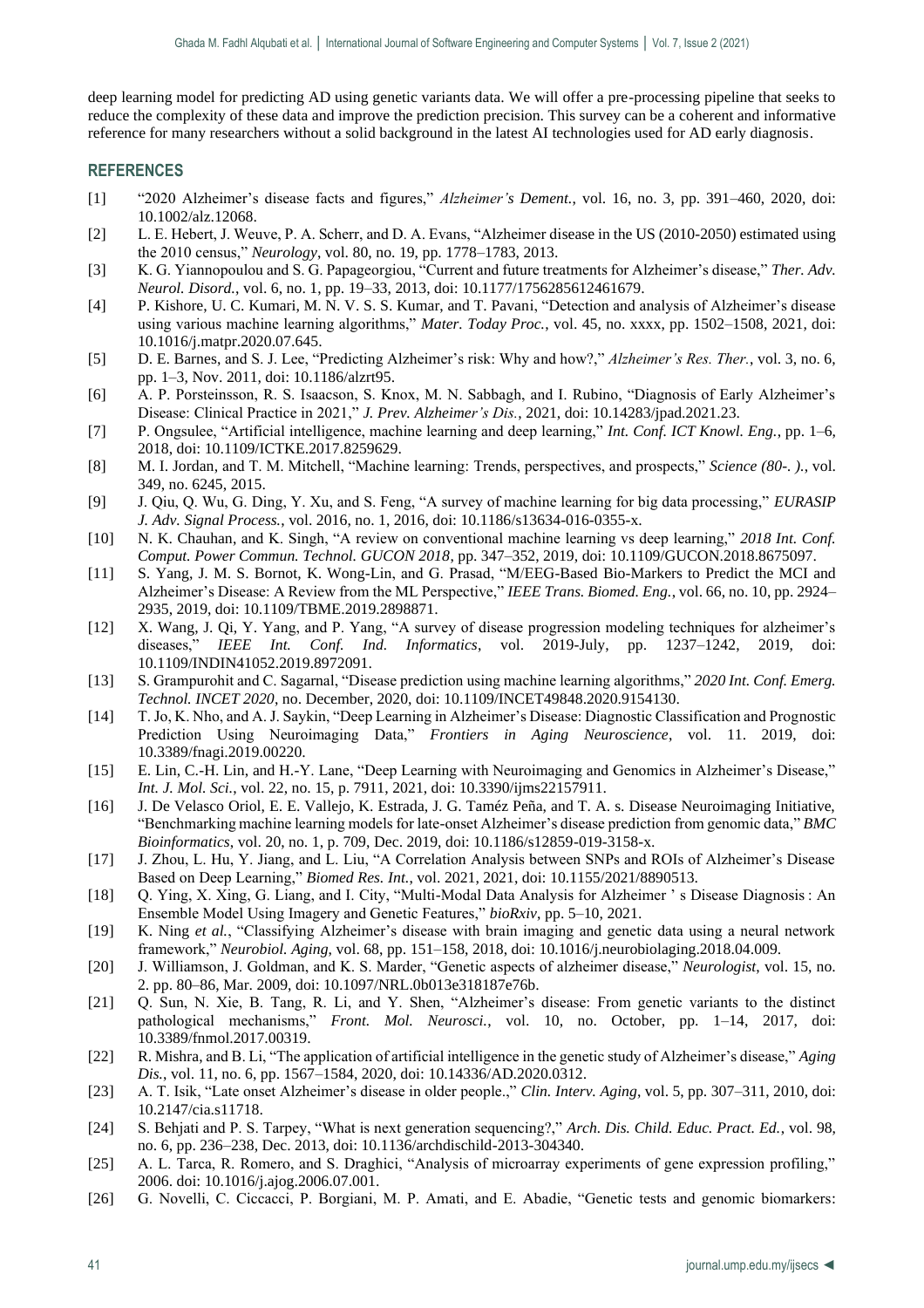Regulation, qualification and validation," 2008.

- [27] D. S. W. Ho, W. Schierding, M. Wake, R. Saffery, and J. O'Sullivan, "Machine learning SNP based prediction for precision medicine," *Frontiers in Genetics*, vol. 10, no. MAR. Frontiers Media S.A., 2019, doi: 10.3389/fgene.2019.00267.
- [28] S. Uddin, A. Khan, M. E. Hossain, and M. A. Moni, "Comparing different supervised machine learning algorithms for disease prediction," *BMC Med. Inform. Decis. Mak.*, vol. 19, no. 1, pp. 1–16, 2019, doi: 10.1186/s12911-019-1004-8.
- [29] R. Tarawneh, "Biomarkers: Our Path Towards a Cure for Alzheimer Disease," *Biomark. Insights*, vol. 15, 2020, doi: 10.1177/1177271920976367.
- [30] S. Lovestone, "Biomarkers in Alzheimer's disease," *Res. Pract. Alzheimers. Dis.*, vol. 11, no. 1, pp. 41–50, Mar. 2006, doi: 10.1515/almed-2020-0090.
- [31] W. M. van Oostveen and E. C. M. de Lange, "Imaging techniques in alzheimer's disease: A review of applications in early diagnosis and longitudinal monitoring," *Int. J. Mol. Sci.*, vol. 22, no. 4, pp. 1–34, 2021, doi: 10.3390/ijms22042110.
- [32] G. Gifford, R. McCutcheon, and P. McGuire, "Neuroimaging studies in people at clinical high risk for psychosis," *Risk Factors Psychos.*, pp. 167–182, Jan. 2020, doi: 10.1016/b978-0-12-813201-2.00009-0.
- [33] S. Al-Shoukry, T. H. Rassem, and N. M. Makbol, "Alzheimer's diseases detection by using deep learning algorithms: A mini-review," *IEEE Access*, vol. 8, pp. 77131–77141, 2020, doi: 10.1109/ACCESS.2020.2989396.
- [34] G. S. Bloom, "Amyloid-β and tau: The trigger and bullet in Alzheimer disease pathogenesis," *JAMA Neurol.*, vol. 71, no. 4, pp. 505–508, 2014, doi: 10.1001/jamaneurol.2013.5847.
- [35] P. A. Rowley, A. A. Samsonov, T. J. Betthauser, A. Pirasteh, S. C. Johnson, and L. B. Eisenmenger, "Amyloid and Tau PET Imaging of Alzheimer Disease and Other Neurodegenerative Conditions," *Semin. Ultrasound, CT MRI*, vol. 41, no. 6, pp. 572–583, Dec. 2020, doi: 10.1053/j.sult.2020.08.011.
- [36] A. J. Saykin *et al.*, "Alzheimer's Disease Neuroimaging Initiative biomarkers as quantitative phenotypes: Genetics core aims, progress, and plans," *Alzheimer's Dement.*, vol. 6, no. 3, pp. 265–273, 2010, doi: 10.1016/j.jalz.2010.03.013.
- [37] D. S. Marcus, T. H. Wang, J. Parker, J. G. Csernansky, J. C. Morris, and R. L. Buckner, "Open Access Series of Imaging Studies (OASIS): Cross-sectional MRI data in young, middle aged, nondemented, and demented older adults," *J. Cogn. Neurosci.*, vol. 19, no. 9, pp. 1498–1507, Sep. 2007, doi: 10.1162/jocn.2007.19.9.1498.
- [38] J. Tian *et al.*, "Modular machine learning for Alzheimer's disease classification from retinal vasculature," *Sci. Rep.*, vol. 11, no. 1, pp. 1–11, 2021, doi: 10.1038/s41598-020-80312-2.
- [39] P. J. Snyder *et al.*, "Retinal imaging in Alzheimer's and neurodegenerative diseases," *Alzheimer's Dement.*, vol. 17, no. 1, pp. 103–111, 2021, doi: 10.1002/alz.12179.
- [40] C. Sudlow *et al.*, "UK Biobank: An Open Access Resource for Identifying the Causes of a Wide Range of Complex Diseases of Middle and Old Age," *PLoS Med.*, vol. 12, no. 3, Mar. 2015, doi: 10.1371/journal.pmed.1001779.
- [41] F. E. K. Al-Khuzaie, O. Bayat, and A. D. Duru, "Diagnosis of Alzheimer Disease Using 2D MRI Slices by Convolutional Neural Network," *Appl. Bionics Biomech.*, vol. 2021, 2021, doi: 10.1155/2021/6690539.
- [42] M. L. Metzker, "Sequencing technologies the next generation," *Nat. Rev. Genet.*, vol. 11, no. 1, pp. 31–46, 2010, doi: 10.1038/nrg2626.
- [43] W. S. Bush and J. H. Moore, "Chapter 11: Genome-Wide Association Studies," *PLoS Comput. Biol.*, vol. 8, no. 12, 2012, doi: 10.1371/journal.pcbi.1002822.
- [44] C. S. Ku, E. Y. Loy, A. Salim, Y. Pawitan, and K. S. Chia, "The discovery of human genetic variations and their use as disease markers: Past, present and future," *J. Hum. Genet.*, vol. 55, no. 7, pp. 403–415, 2010, doi: 10.1038/jhg.2010.55.
- [45] A. Anjum, S. Jaggi, E. Varghese, S. Lall, A. Bhowmik, and A. Rai, "Identification of Differentially Expressed Genes in RNA-seq Data of Arabidopsis thaliana: A Compound Distribution Approach," *J. Comput. Biol.*, vol. 23, no. 4, pp. 239–247, 2016, doi: 10.1089/cmb.2015.0205.
- [46] S. Perera, K. Hewage, C. Gunarathne, R. Navarathna, D. Herath, and R. G. Ragel, "Detection of Novel Biomarker Genes of Alzheimer's Disease Using Gene Expression Data," *MERCon 2020 - 6th Int. Multidiscip. Moratuwa Eng. Res. Conf. Proc.*, pp. 1–6, 2020, doi: 10.1109/MERCon50084.2020.9185336.
- [47] J. F. Loring, X. Wen, J. M. Lee, J. Seilhamer, and R. Somogyi, "A gene expression profile of Alzheimer's disease," *DNA Cell Biol.*, vol. 20, no. 11, pp. 683–695, 2001, doi: 10.1089/10445490152717541.
- [48] P. Danecek *et al.*, "The variant call format and VCFtools," *Bioinformatics*, vol. 27, no. 15, pp. 2156–2158, Aug. 2011, doi: 10.1093/bioinformatics/btr330.
- [49] L. Liu, S. Zhao, H. Chen, and A. Wang, "A new machine learning method for identifying Alzheimer's disease," *Simul. Model. Pract. Theory*, vol. 99, p. 102023, 2020, doi: 10.1016/j.simpat.2019.102023.
- [50] B. Ghoraani, L. N. Boettcher, M. D. Hssayeni, A. Rosenfeld, M. I. Tolea, and J. E. Galvin, "Detection of mild cognitive impairment and Alzheimer's disease using dual-task gait assessments and machine learning," *Biomed. Signal Process. Control*, vol. 64, no. August 2020, p. 102249, 2021, doi: 10.1016/j.bspc.2020.102249.
- [51] A. Khan, and S. Zubair, "An Improved Multi-Modal based Machine Learning Approach for the Prognosis of Alzheimer's disease," *J. King Saud Univ. - Comput. Inf. Sci.*, no. xxxx, 2020, doi: 10.1016/j.jksuci.2020.04.004.
- [52] Y. Zheng, H. Guo, L. Zhang, J. Wu, Q. Li, and F. Lv, "Machine learning-based framework for differential